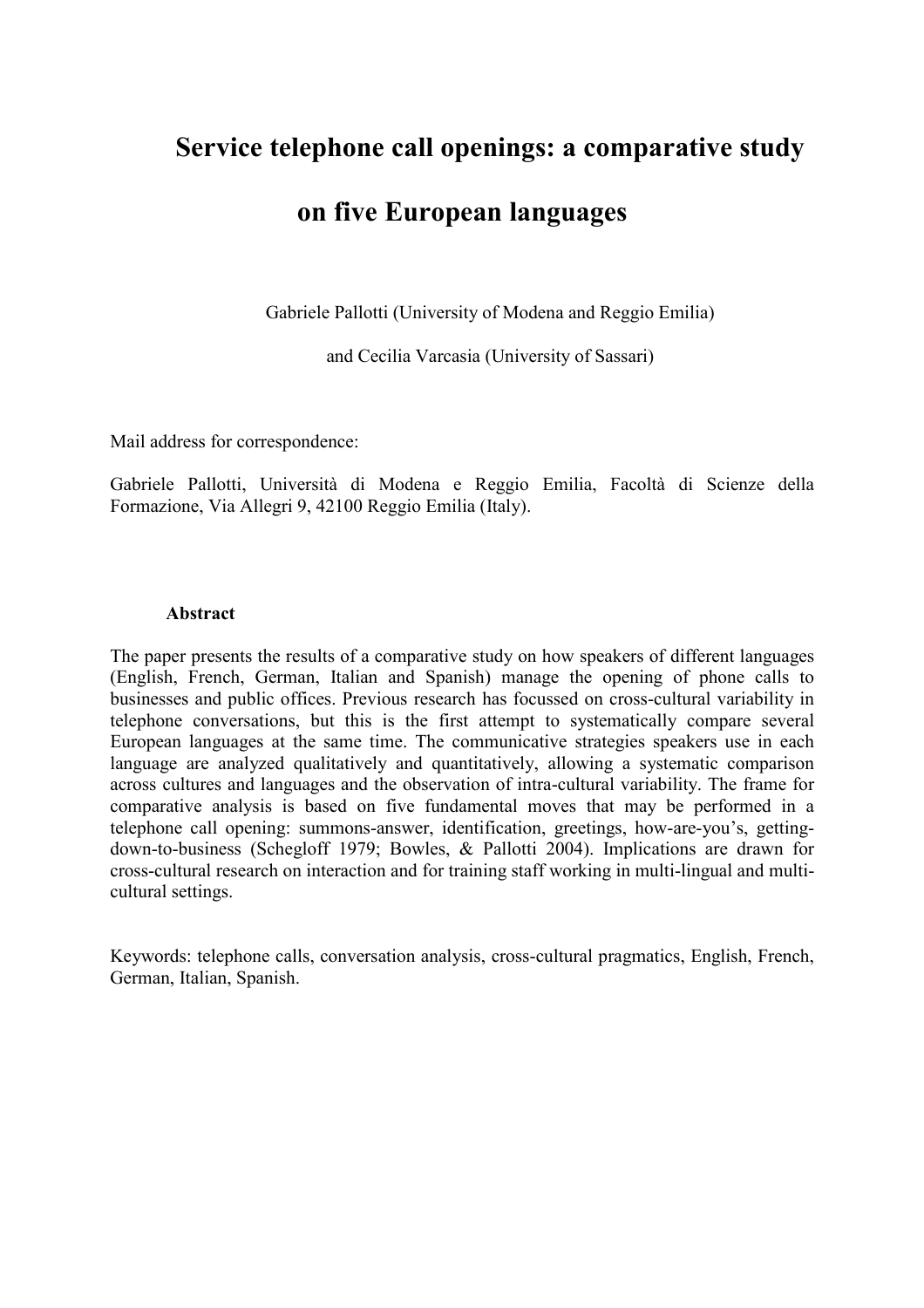# Service telephone call openings: a comparative study on five European languages

Telephone call openings have been the object of a considerable amount of cross-cultural and intercultural pragmatic research. The first systematic investigation in this area dates back to Schegloff's (1968) analysis of telephone calls openings in the United States. This and much of subsequent research was carried out within the Conversation Analysis (CA) paradigm, which implies careful observation of the details of interactions in order to uncover how social order is created and reproduced in everyday life. The fundamental analytic units are moves and sequences, whereby conversation is seen as a social activity in which interactants produce actions and counter-actions in a highly coordinated manner.

Schegloff (1968, 1979, 1986) identified four core sequences in his corpus of North American telephone call openings:

a) summons - answer, i.e. the telephone ring followed by a voice token by the recipient indicating that the communication channel is open;

b) identification - recognition, i.e. parties identify themselves and/or recognize each other;

c) greetings, which can be produced by one party or both;

d) initial inquiries ('how-are-you?'), which may constitute themselves the main object of the conversation or may be preliminaries leading to the 'reason for call' (Schegloff 1986).

These four core sequences have been used as a basic 'template' (Hopper 1992) for describing telephone call openings in a number of studies. Other researchers have proposed further developments of this initial model. For example, Bercelli & Pallotti (2002, see also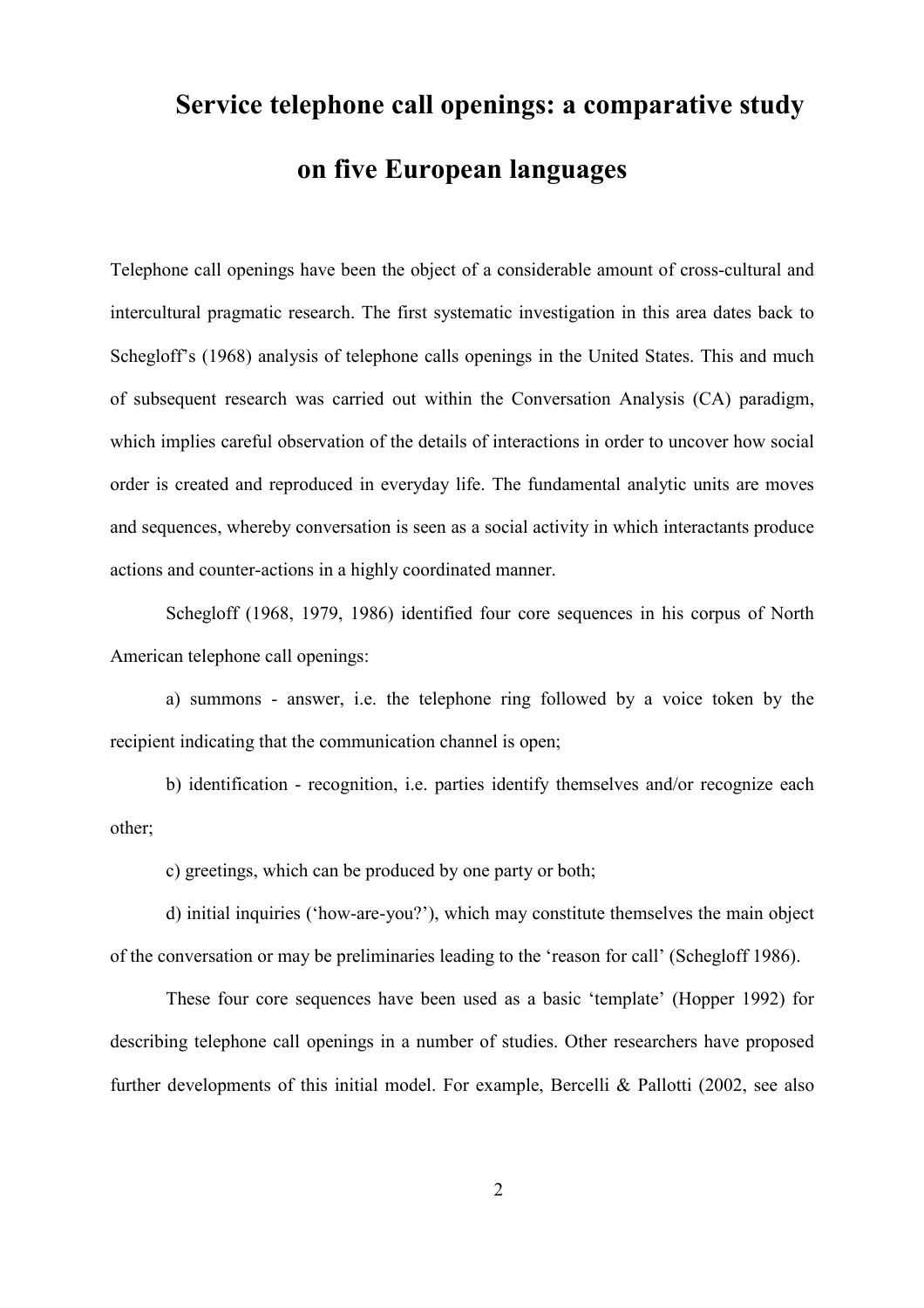Bowles & Pallotti 2004) add a fifth move which they call 'getting down to business', to indicate those actions - typically performed by the caller, but at times elicited and coconstructed by the receiver as well - in which the reason for call is stated and oriented to (see also Schegloff's 1986:116 similar but not identical notion of 'anchor position'). These works, as well as the present contribution, analyze landline telephone calls only. More recent research has focused on mobile phone conversations' openings, which have some distinctive features of their own (Arminen 2005, Hutchby, & Barnett 2005, Arminen, & Leinonen 2006).

Schegloff's seminal papers were based on a corpus of telephone calls collected in the US. Among his findings was that callers, when they are acquaintances, prefer not to provide explicit self-identification, but would rather play the game of mutual recognition based on the small voice samples produced in the first turns. Several subsequent studies, however, have shown that this generalisation does not apply to other contexts, cultures and languages. To begin with, the preference for other-recognition only holds for private homes in the US, whereas in service telephone encounters among strangers, for example, receivers customarily provide some form of personal and/or institutional identity (Schegloff 1986:122). Secondly, in some countries like Finland (Halmari 1993, Arminen 2006), Germany (Werlen 1984, Varcasia 2003), Sweden (Lindström 1994), and the Netherlands (Houtkoop-Steenstra 1991), the preference is for both callers and receivers to self-identify, even when they are at home and speaking with acquaintances. Finally, the opening may be more or less routinised. For instance, as Sifianou (1989) has shown, Greek openings tend to be more varied, and every person develops an individual style. Several other differences have been noted crossculturally, regarding e.g. if, when and how people identify themselves, the length and shape of greeting sequences, the presence of other moves like apologies for disturbing, the more or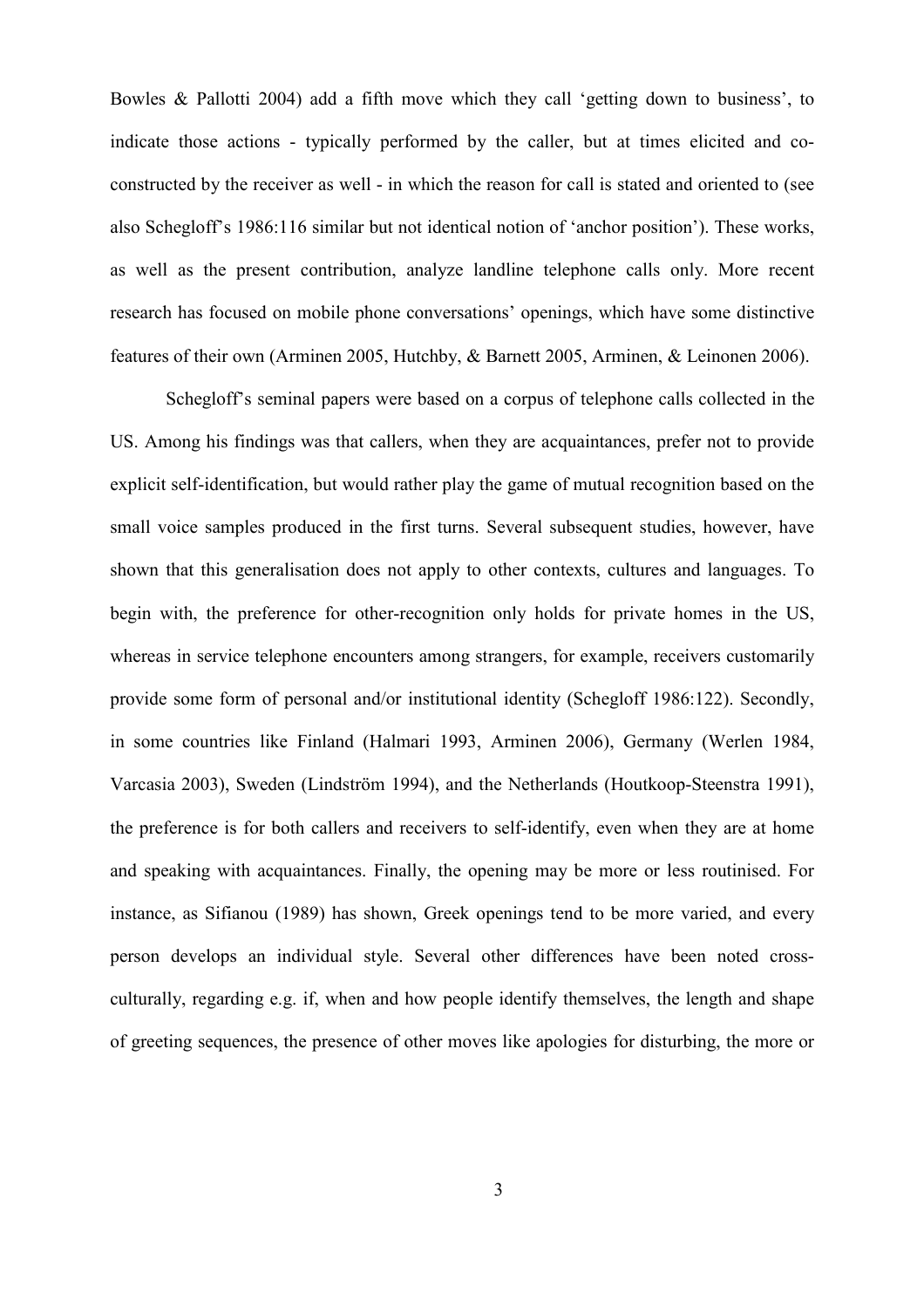less direct interactional style of participants, the number of turns composing the opening and so on (for reviews see e.g. Luke, & Pavlidou 2002, Leonardi 2003).

Telephone call openings thus represent an ideal object of study for cross-cultural pragmatics research. Since these social encounters are very specific and strongly constrained by technology, the range of actions that can be performed in them is limited so that one can thus observe how different cultures and languages vary in their realisation of the same interactional routine.

# Data and methodology

The present study is the first attempt to provide a systematic comparison among five European languages on the way service telephone calls are opened. Data come from a number of calls made to a variety of businesses and institutions, including bookstores, travel agencies, hairdressers, language schools, libraries, student dorms, university departments. Languages investigated are Italian (N=159 calls), Spanish (N=63), French (N=59), British English  $(N=56)$  and German  $(N=53)$ . The parties involved signed a written consent before the study began, so that receivers agreed on being recorded but would not know exactly which calls would have been made for the research project. Most of the calls were recorded between 2000 and  $2003.<sup>1</sup>$ 

Data were recorded on audio cassettes or digital media and transcribed in CA format (Ten Have 1999; see appendix for conventions used).

A first qualitative stage of analysis led to the identification of recurrent patterns in the data and the recognition of the most evident cross-cultural differences. In a subsequent phase, systematic comparison across language was carried out by a quantitative analysis based on the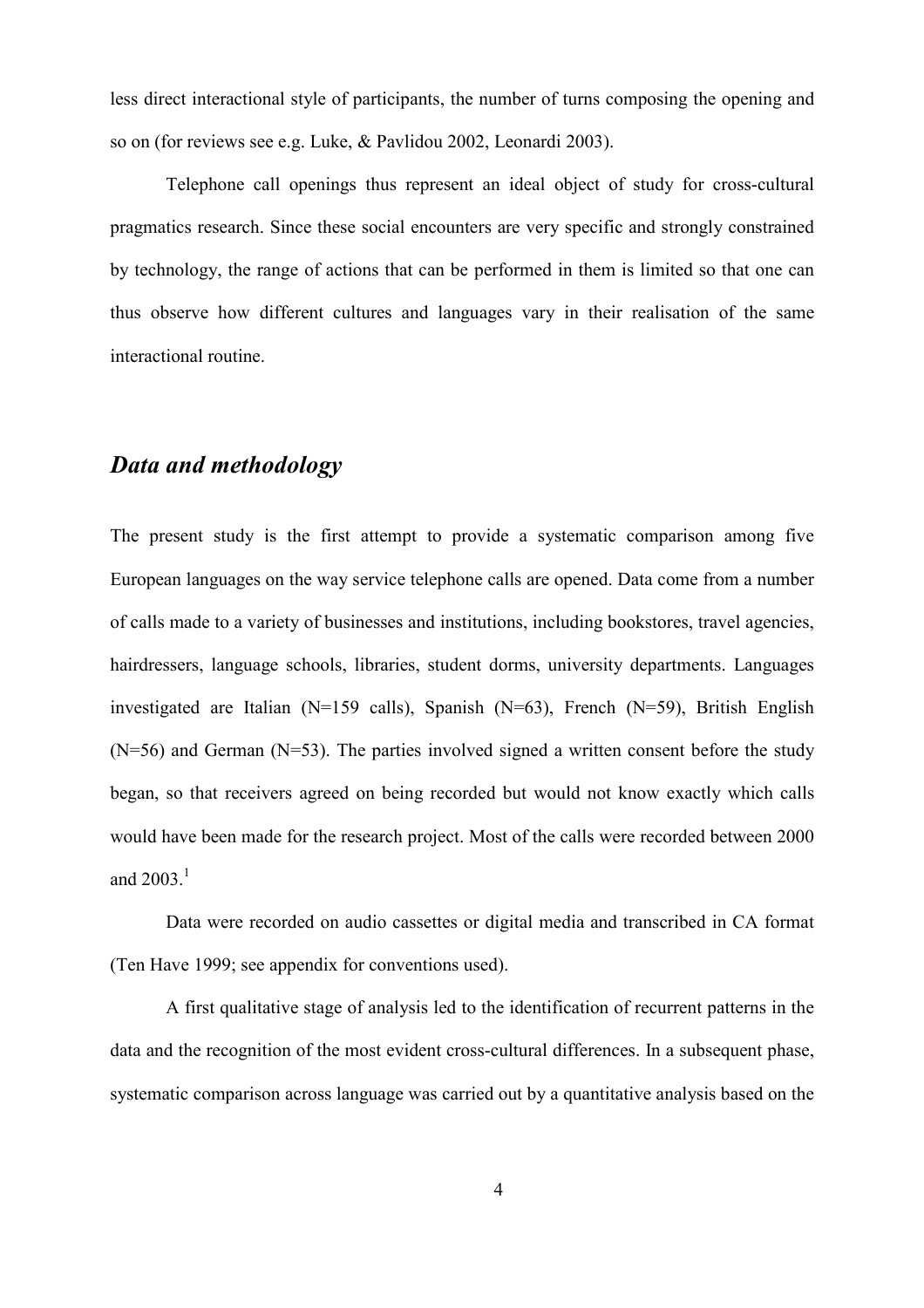core sequences framework presented above, with a few modifications leading to the following scheme, comprising five possible moves:

a) Channel openers. These are forms whose aim is uniquely to signal that the communication channel has been opened, i.e. to provide a minimal answer to the summons represented by the telephone ring. They include Italian pronto, French allô and Spanish dígame, but also a generic 'yes'.

b) Identification. Callers and receivers may identify themselves in various ways, e.g. by providing their personal names or that of the institution they work for.

c) Greetings, such as hello or good morning.

d) Availability. This move, which is found almost exclusively in the British corpus, consists in the receiver stating their availability to the caller's requests, as in how can I help you?

d) Getting down to business, i.e. formulating the reason for call and moving from the opening to the call's central part.

In what follows, these categories will be used for a systematic cross-linguistic comparison, both at the level of individual moves and their realisation in different languages, and at the level of how such moves are combined in receivers' and callers' turns in the opening.

The use of quantification is uncommon in research inspired by the CA approach. However, as Schegloff (1993) notes, there is no intrinsic incompatibility between CA and quantification, which should be used cautiously, after a careful qualitative investigation has been carried out. One area Schegloff believes profitable for quantitative analysis is the comparison among different languages and communicative contexts (1993:116). Schegloff,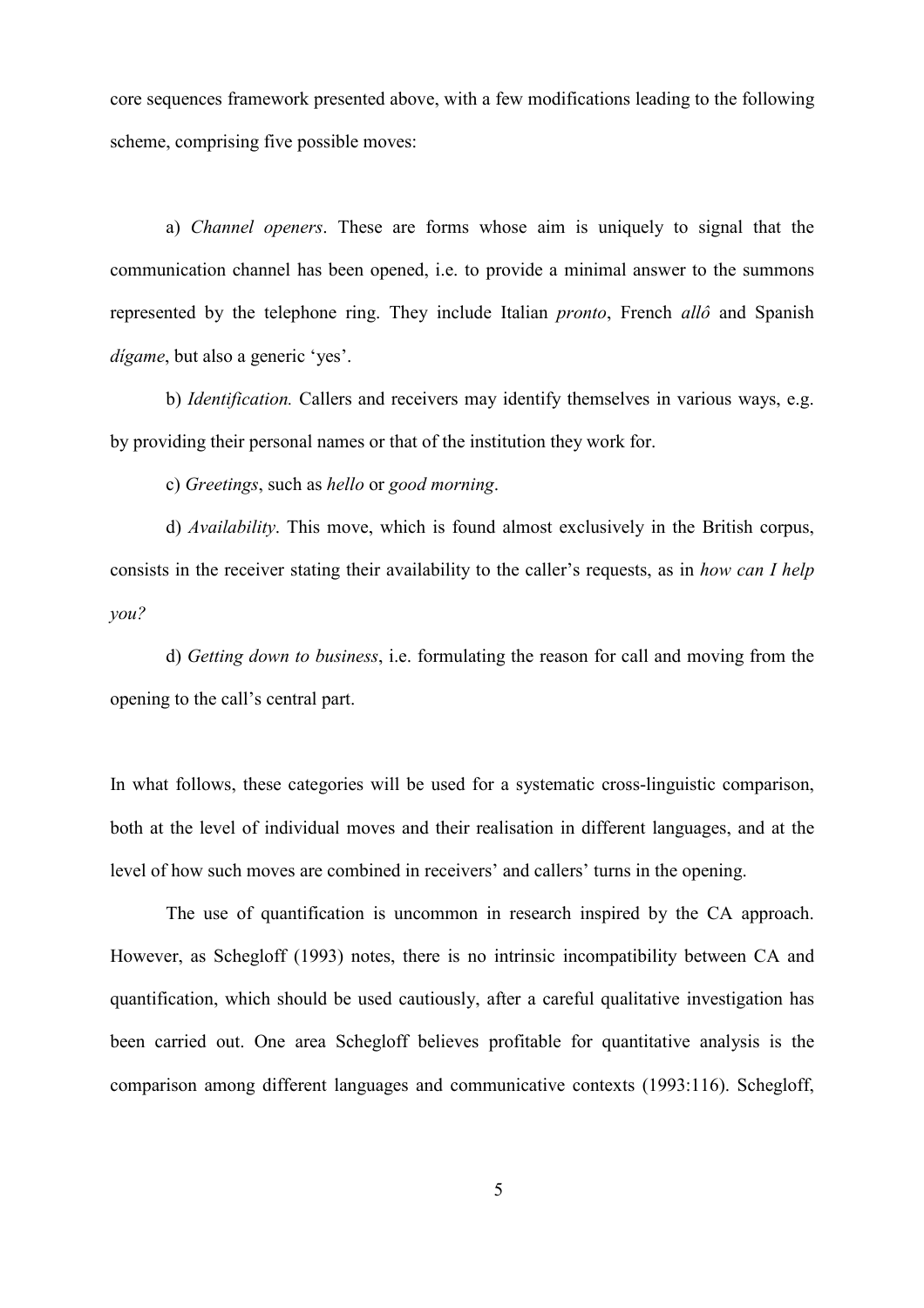like many other CA researchers, advocates the use of more informal, verbal types of quantification, i.e. words such as frequently, occasionally, massively. Much previous research comparing telephone calls in different languages has been stated in such terms, and the following citations exemplify how results were expressed in this type of studies.

Greek answerers hardly ever provide overt self-identification when answering their telephone at home either by means of name or telephone number. Similarly, Greek callers overwhelmingly refrain from identifying themselves overtly. (Sifianou 2002: 50)

The receiver's first turn in the majority of [Persian] calls is *alo.* ... the majority of second turns in Persian telephone conversations address the identification/recognition issue. (Taleghani-Nikazm 2002:90)

There have been exceptions to this trend, and studies like Houtkoop-Steenstra (1991), Lindström (1994), Hopper & Chen (1996), Bangerter, Clark & Katz (2004), Arminen (2005, 2006), Bowles (2006) present results in both qualitative and quantitative terms. In this report, the exposition will proceed stating frequencies and percentages together with a conspicuous variety of examples, which contribute to illustrate the general points through the details of individual interactions. It should be made clear that, with this methodology, and type and amount of data, quantitative measures should be taken as indicative of trends and relative ratios, rather than exact values from a sample carefully designed to represent the whole population. This is why, in order to avoid the misplaced precision fallacy, we have chosen to round off figures to the first decimal in the table and to the integer in the text body.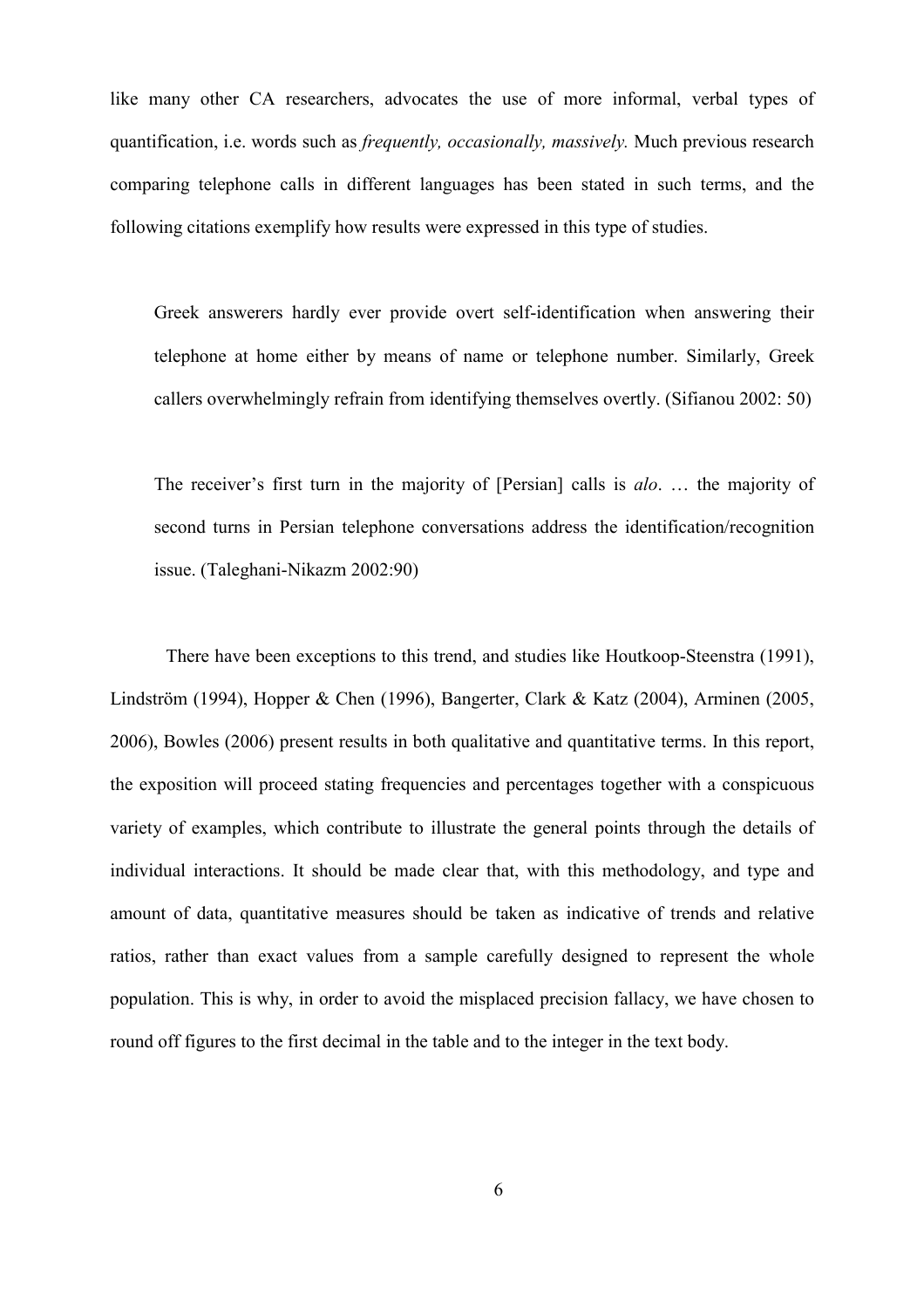In any case, the corpora on which analyses are based are available on the Internet at the address [authors' website], to allow other researchers to check our generalisations, draw their own conclusions and extend the analysis in other directions.

The exposition is divided into two main parts, one devoted to the receiver's first turn, the other to the caller's - henceforth R and C in the transcriptions. For each part, individual moves are analyzed first, describing their frequency and how they are performed in different languages. An analysis follows of how these moves are combined, pointing to the most common turn formats for each language. In the conclusions, implications are drawn on how these findings may be used in the professions to improve intercultural communication practices.

# The receiver's first turn - individual moves

After the caller's summons, i.e. the phone ringing, the person at the other end of the line picks up the phone and starts speaking. These are the very first words in the call and a crucial interactional site, where several moves can be performed and social identities and roles begin to be defined. As Schegloff notes "The opening is a place where the type of conversation being opened can be proffered, displayed, accepted, rejected, modified – in short, incipiently constituted by the parts of it " (1979:25).

Minimally, one may simply display that the communication channel is open and that the conversation can proceed. However, it is often the case that other moves are produced in the receiver's first turn, including greetings, self-identification, offers of availability and/or invitations to the caller to express the reason for the call. This lumping of moves in the first turn is functional to the pragmatic, business-oriented nature of a telephone service encounter.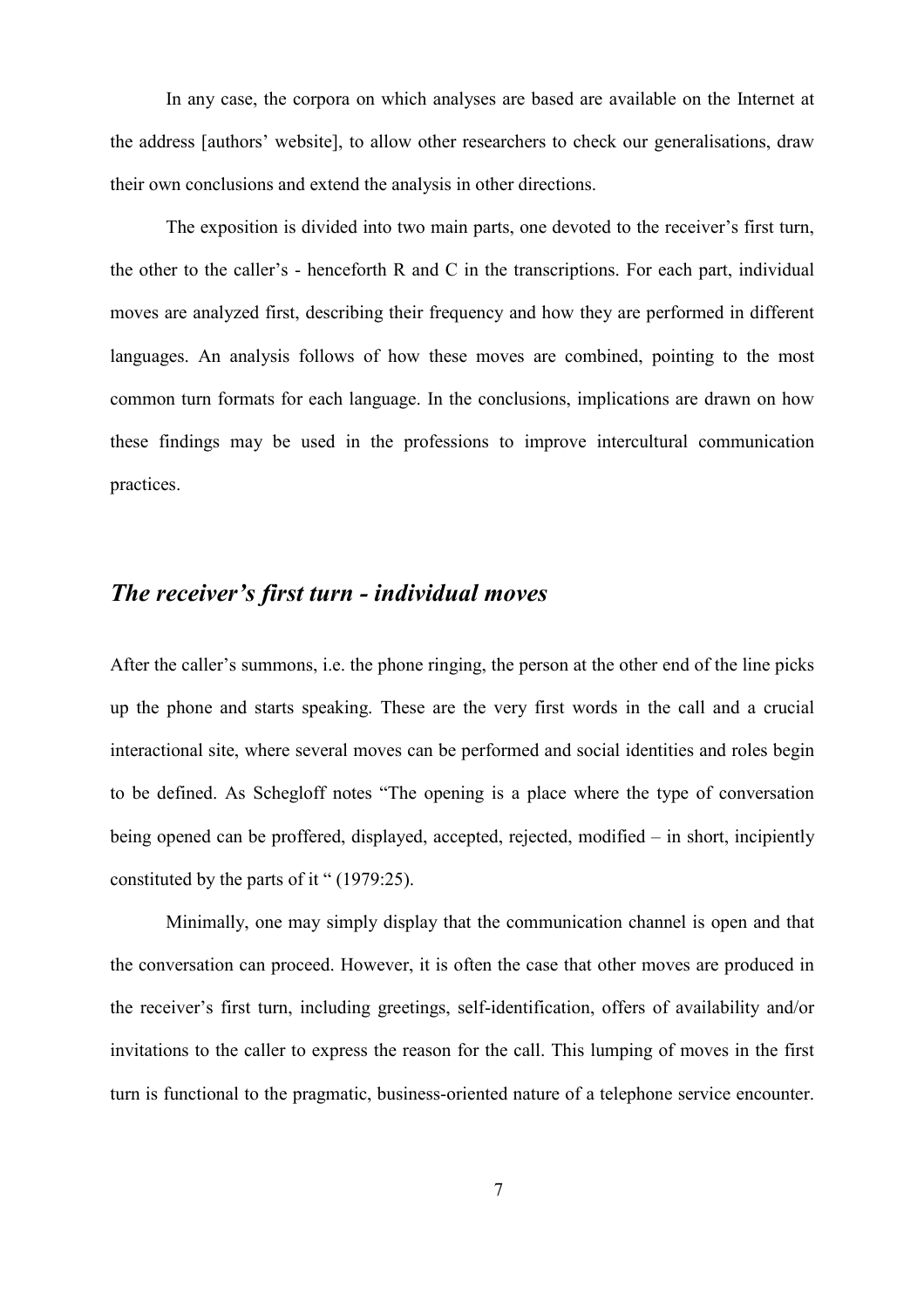The receiver orients to the routinised character of the event, sorting out all the matters that need to be dealt with in the opening and rapidly proceeding to the core of the telephone call, the 'business-at-hand'.

Although the same set of moves can be recognized in all the languages examined, there are cross-cultural differences in the frequencies of individual moves and in how they are sequentially combined within the turn. Table 1 provides a summary of the most common turn formats found in the corpus.<sup>2</sup>

#### Channel openers

All the languages included in this study have simple, minimal tokens that can be uttered to perform the basic action of showing that the communication channel is open, i.e. the two speakers have established contact and they can proceed talking. There are however important differences in the way such tokens are used.

First of all, the pragmatic meaning of these forms is not exactly the same. French allo and Italian pronto are specialized discourse markers that can be used only in the context of a telephone call and only with the function of checking for an open channel, in the beginning or later on. In Italian, French and Spanish 'yes' can also be used as a minimal first turn response, which may be followed by another channel opener, as in si pronto, allo *oui* or si digame. However, only in French does one find the opposite order, i.e. allô oui.

English hello performs all these functions too, but it can also be used in other ways, most notably as a greeting, both in face to face interactions and on the phone. The same holds for German hallo, which is much rarer in service encounters and appears only once in our corpus. Spanish *digame/diga*, on the other hand, besides being conventionally used as a phatic signal at the beginning of a telephone call, also conveys the more specific and literal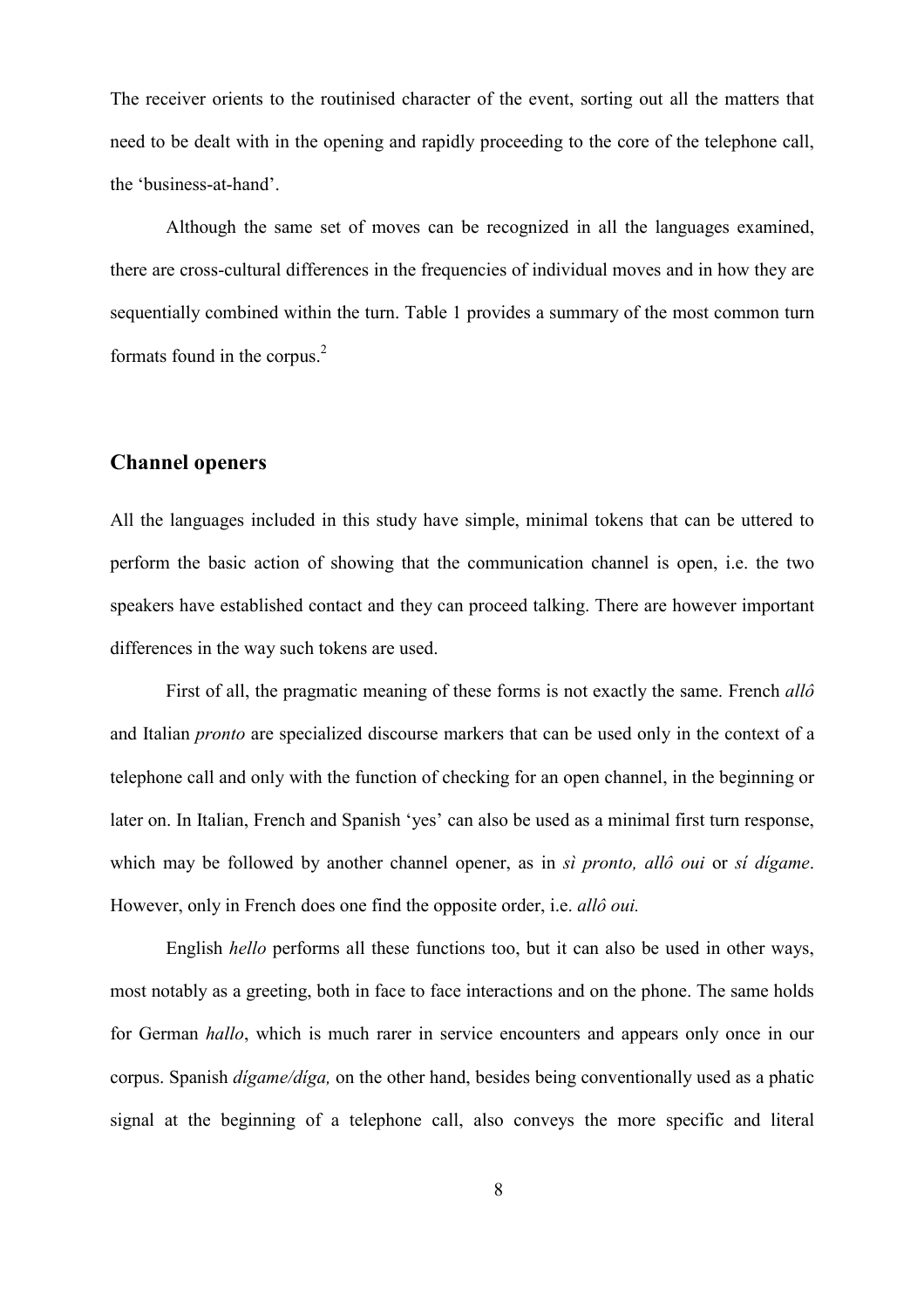meaning of '(please) tell me', that is, an invitation to speak. *Hola* and *alò*, which are common in Latin American varieties of Spanish, never occur as channel openers in our corpus recorded in Spain.

Hence, channel openers in different languages have different semantic and pragmatic meanings, producing certain restrictions on their position within the turn and implications for sequential development, as will be seen below. Secondly, there is substantial cross-linguistic variation in frequency of token usage, especially when they are the only expression uttered in the receiver's first turn. While in French, Italian and Spanish it is quite common to answer a service telephone call with a bare channel opener (27%, 30% and 36% of the cases respectively), this pattern is found only once in the German corpus and is completely absent from the English calls. Answering the phone with a simple hello or hi is not at all infrequent in English, but is strictly confined to the domestic space of personal interactions (Schegloff 1986). This distinction seems to be more blurred in other languages, which may mean either that the two forms are viable alternatives for opening a service encounter on the phone, or that, at least for some offices and businesses, the distinction between behaviour in domestic and public domains is less clear-cut.

### Identification

Receivers often identify themselves upon answering the phone at the workplace. This occurs in all the languages studied, with varying proportions - 95% of the times in English, 91% in German, 71% in French, 67% in Italian, 62% in Spanish. Not providing one's identity at home can be a way of playing the game of mutual recognition from small voice samples, which exhibits, confirms and reinforces the intimate relationship among callers (Schegloff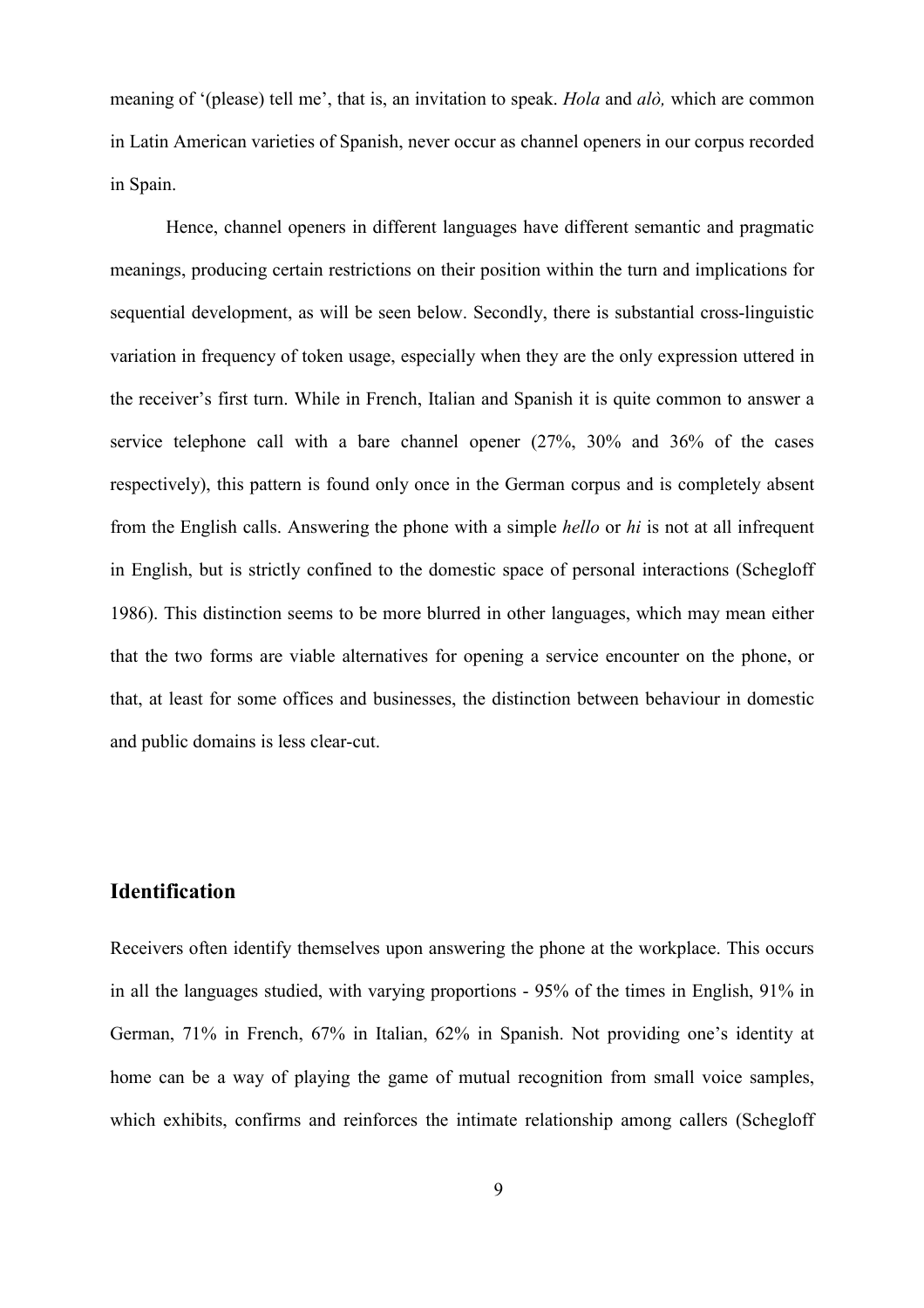1986). The opposite effect is produced when a stranger calls a public telephone number - here the caller may be legitimately uncertain of having contacted the right address, and the receiver's self-identification in the first turn pre-empts further questions. As a matter of fact, if such self-identification is missing, it is often the case that callers immediately initiate a repair sequence in which they ask confirmation about the receiver's identity, as in the following example.

Ex. 1

```
C: ((telephone rings)) 
R: sì pronto? 
C: e: buonasera, il centro soggiorni stu[di?
R: [sì:
buonasera.
```

```
"R: yes hello? 
C: er: good evening, ((is it)) the centro soggiorni stu[di?
R: [ye:s good evening."
```
(PCI 4)

Providing one's identity in the very first turn is thus a way of optimizing the opening, as the caller, being reassured that s/he has reached the right number, can proceed directly to the reason for call.

There are several ways in which self-identification can be performed. The simplest and most frequent is by stating the place name, as in the following examples.

Ex. 2

```
((telephone rings)) 
AA: bundespost 
BB: guten tag bogener ich hätte gern eine auskunft
```
"R: post office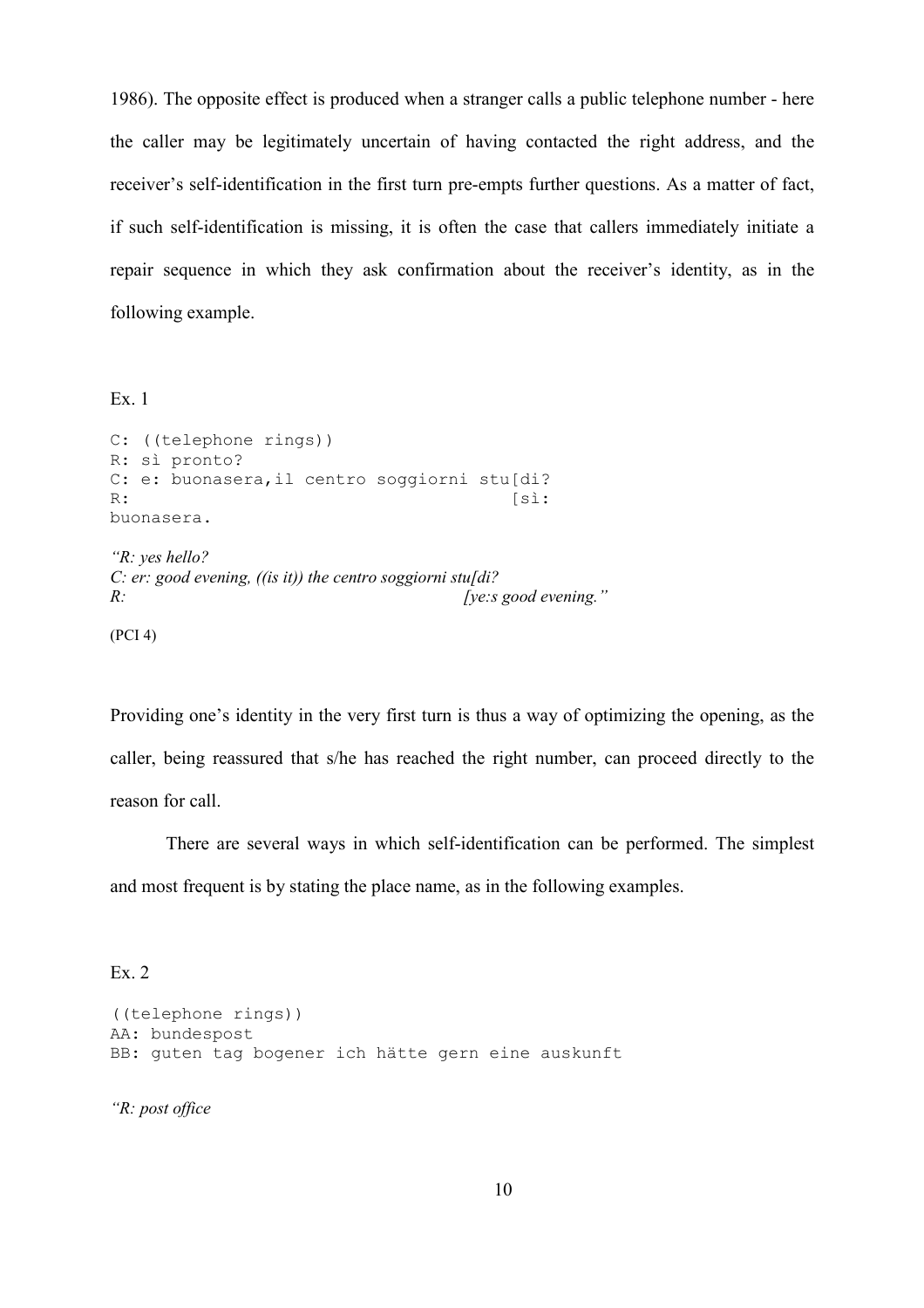C: good morning bogener i'd like a piece of information"

(Werlen 1984)

#### Ex. 3

C: ((telephone rings)) R: >tre elle musica< C: .hh eh::buonasera vorrei:: sapere, se avete un:: una pelle .hh per rullante eh:: bianca.

" $R$ : >tre elle musica  $\leq$  ((name of the shop)) C: .hh e:: r good evening i'd like to know, if you have  $a$ :: a leather .hh for a roll er:: white."

(GDI 7)

Occasionally, and only in some languages (French, Italian, Spanish, German), receivers may self-identify by stating not the proper name of their business or institution, but rather the more general category they belong to, like 'library', 'butcher's', 'post office'.

Ex. 4

```
C: ((telephone rings)) 
R: pronto biblioteca? 
C: e: pronto buonasera (.) senta avrei necessità di 
un'informazione (.) vorrei sapere quali sono i giorni 
in cui siete aperti,
```
"R: hello library C: e: hello good evening (.) listen i'd need a piece of information (.) i'd like to know which days you are open,"

(CVI 4)

Another common self-identification format is providing one's name, which is relatively common in German (41%) and English (23%), less so in other languages.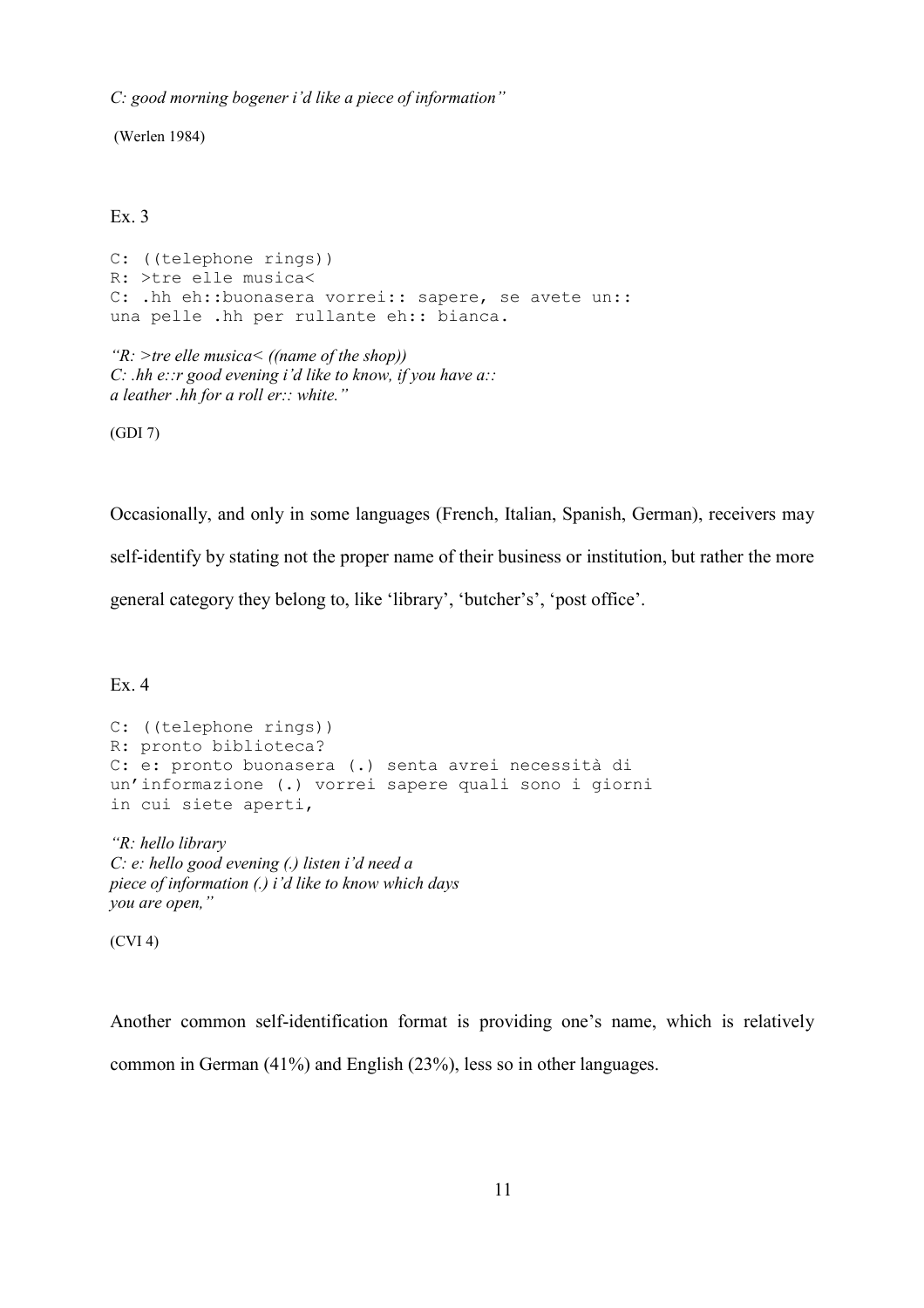Ex. 5

C: ((telephone rings)) R: .hh guten tag hier ist dr reisebüro mein name ist kristine? C: ja guten tag hier ist müller äh ich rufe gerade an u:nd um zu wissen […]

```
"R: .hh good morning this is the travel agency my name is
kristine 
C: yes good morning this is müller erm i call you now 
a:nd to know"
```
(ATD 16)

Ex. 6

```
C: ((telephone rings)) 
R: good afternoon thank you for calling lunnpoly 
nikki speaking 
C: oh hello good aft-can you hear me? 
R: yeah 
(PCGB 03)
```
As can be seen in these examples and in table 1, with the exception of four German calls the receiver's proper name is always uttered in association with a more institutional identification, be it the place name or its category.

#### **Greetings**

Another frequently occurring move in the receiver's first turn are greetings. Although they appear in all the languages investigated, their lexicalization and meaning differ in various ways. For example, while in English the greeting must be appropriate to a specific time of the day (good morning, good afternoon, good evening) languages like French and Spanish have a single expression (*bonjour*, *buenos días*) for the whole period from early in the morning to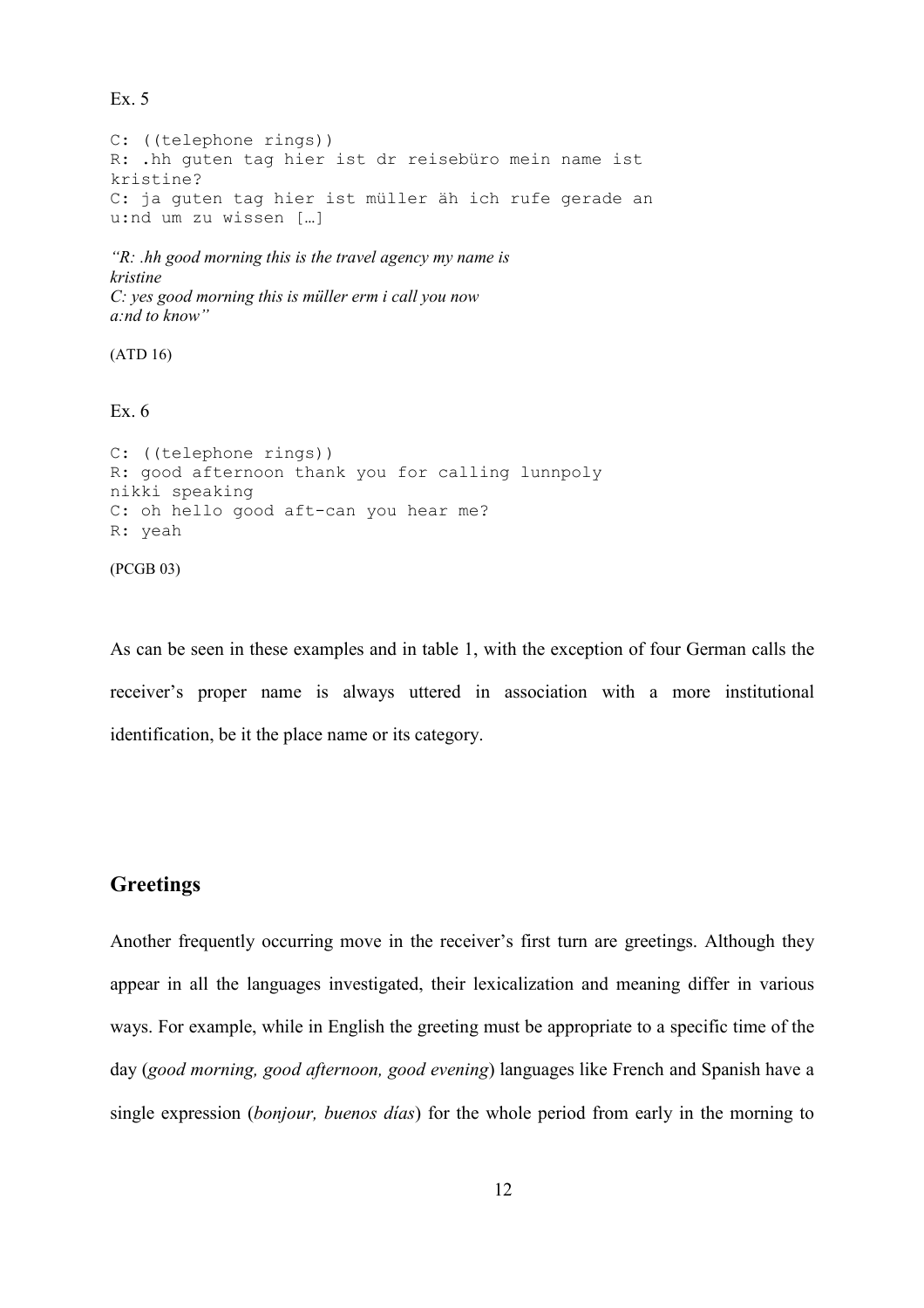around 5 p.m.. While good morning in English is valid until noon, and is then followed by good afternoon, German guten morgen can only be said until around 10 a.m., after which guten tag becomes the appropriate formula until sunset. Furthermore, while some languages, like German and English, include a generic and relatively informal greeting such as *hallo* or hello, which can also be heard as a phatic channel opener, Italian and Spanish equivalents such as *salve* and *hola* never occur in the receiver's first turn in our corpus.

Languages also vary in how frequent greetings are in the receivers' first turns, from 73% of the cases in French, to 55% in English, 59% in German, 40% in Italian and a mere 19% in Spanish.

Some qualifications to these data are in order.

Firstly, the figure reported for English includes only greetings such as *good morning* and good afternoon. The addition of turns containing hello raises the proportion of turns with greetings to 76%.<sup>3</sup> Secondly, the low figure for Spanish can be accounted for by a particular conversational pattern found in this language, whereby the caller's first turns often consists of simply uttering a greeting, which is then reciprocated by the receiver, as in the following example. In other words, Spanish receivers can greet either in their first (19%) or in their second turn (48%), and sometimes even in both (6%), which brings the overall proportion of calls with greetings by the receiver to 73% (Colamussi & Pallotti 2003).

Ex. 7

```
C: ((telephone rings)) 
R: sí dígame? 
C: hola buenos días 
R: buenos días 
C: mire que estoy buscando para comprar la película 
american beauty [y he preguntado a otro videoclub y: 
R: [sí
C: dice que no
```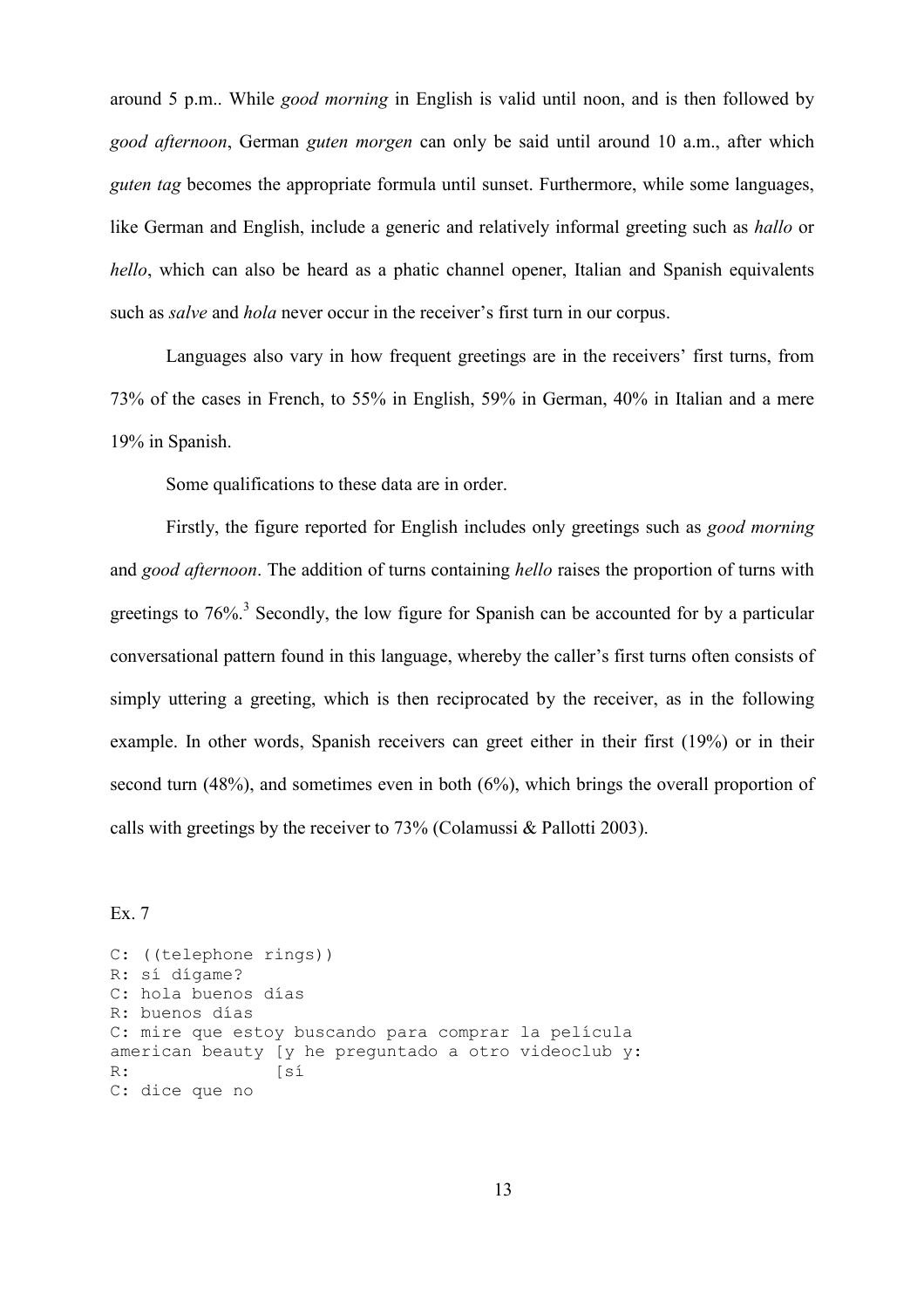"R: yes hello C: hello good morning R: good morning C: look i am looking forward to buy the movie american beauty [and i asked to another videoclub and  $R$ : [yes C: they say no R: yes tell me?"

(ACS 12)

### Availability

Another move that can be found in receivers' first turns are offers of availability such as (how) can I help you? English is by far the language in which this move is most often produced, being present in 41% of receivers' first turns. Examples like the following were uttered in a variety of offices and businesses, of various sizes and in different areas of the United Kingdom.

Ex. 8

```
C: ((telephone rings)) 
R: hello melany can i help you? 
C: yes hello good afternoon i'd like to know if you
do interflora.
```
(PCGB 04)

#### Ex. 9

```
C: ((telephone rings)) 
R: good afternoon travelrunners independent can i 
help you? 
C: okay good afternoon (.) uh: i was wondering if i
could book a trip to: eurodisney through you:.
```
(PCGB 11)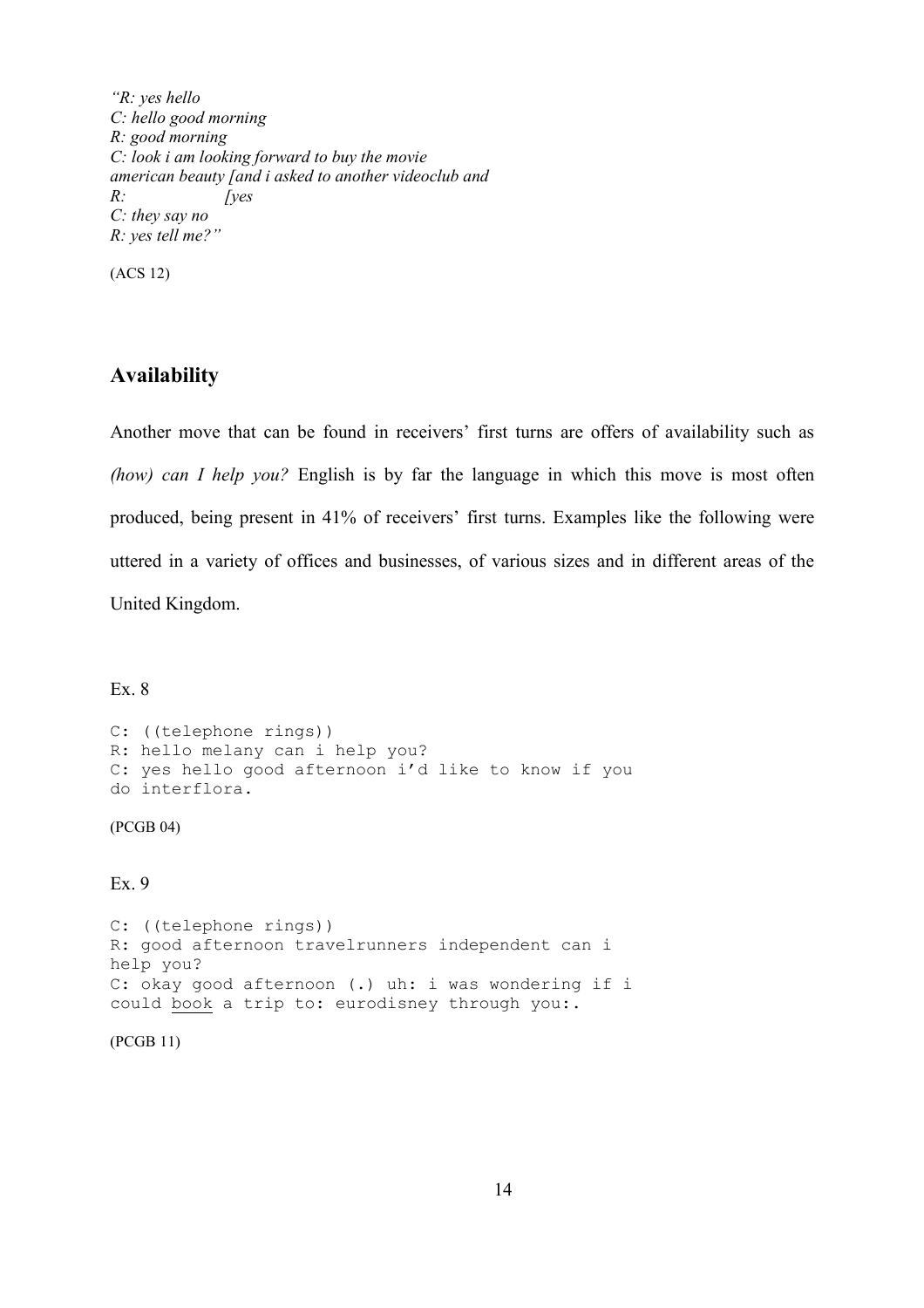Expressions like *(how)* can *I help you?* seem to be not just stereotyped routines, frozen politeness formulas, but rather a way of actually expressing the receiver's orientation towards the caller's needs. This can be seen quite clearly in the following example, where the bookshop assistant uses the rather uncommon and creative can I do something before falling back on the more usual how can I help.

Ex. 10

```
C: ((telephone rings)) 
R: folders bookshop can i do something how can i 
help, 
C: hi can you give me ( ) of your opening hour
please 
(BSGB 23)
```
This type of interactional move is also found in other languages, but with much smaller frequencies and confined to larger firms. This might be the result of training programs based on materials originally conceived for the English-speaking world, yielding such awkward and unnatural prefabricated sequences as in the following Spanish example:

Ex. 11

C: ((telephone rings)) R: super líneas santander buenos días la atiende ricardo dígame en que puedo ayudarle C: sí me puede poner con banca supernet?

"R: super líneas santander good morning ricardo speaking please tell me how I can help you C: yes could you connect me with the supernet bank?"

(ACS 42)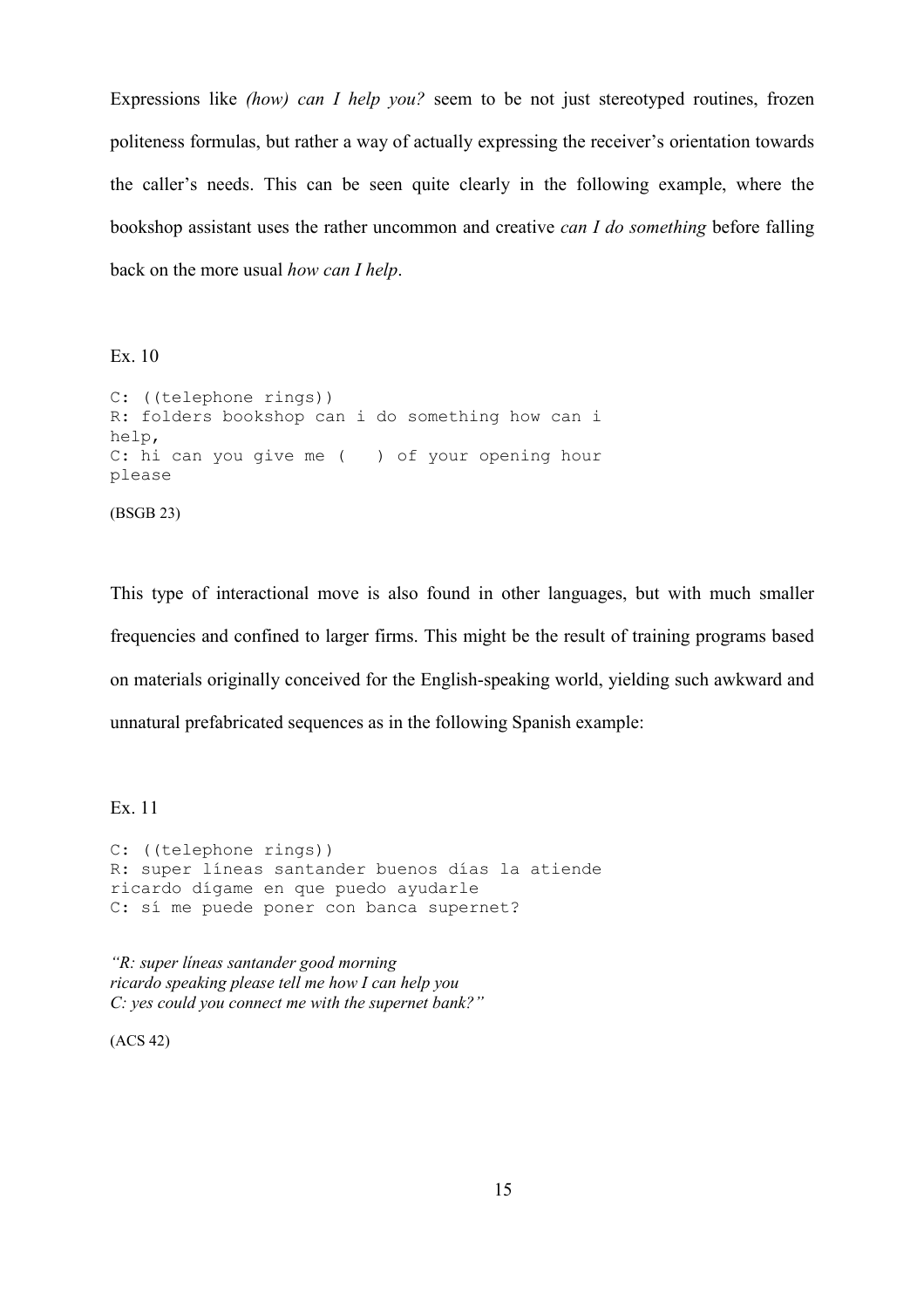## The receivers' first turn composition

Having examined the moves that can be produced in the receivers' first turn, we will now focus on how these moves are combined and linearly ordered. For each language, special attention will be given to the most common patterns and to those that seem to be peculiar to it.

#### French

As is clear from table 1, French receivers use very few formats for producing their first turns. The most common by far is place identity  $+$  greetings, which alone accounts for nearly two thirds of the openings. Another 27% of the calls is answered with simple channel openers, for the most part single tokens of allo or *oui*, and occasionally a combination of both as in allo oui and oui allô. Three calls were initiated with the place identity, followed by the receiver's identity and greeting, a pattern that wasn't found in other languages except German. These three formats account for 95% of the calls, with the following being a characteristic French opening:

#### Ex. 12

```
C: ((telephone rings)) 
R: librairie du roi bonjour? 
C: bonjour madame je m'excuse de vous déranger 
R: =ou[i 
C: [je voudrais savoir si vous avez des livres de 
cuisine?
```

```
"R: king's bookshop goodmorning 
C: good morning madam i apologise for disturbing you 
R: = ye[s]<br>C: [i]Ii'd like to know if you have books for
cooking?"
```
(LBFRs 18)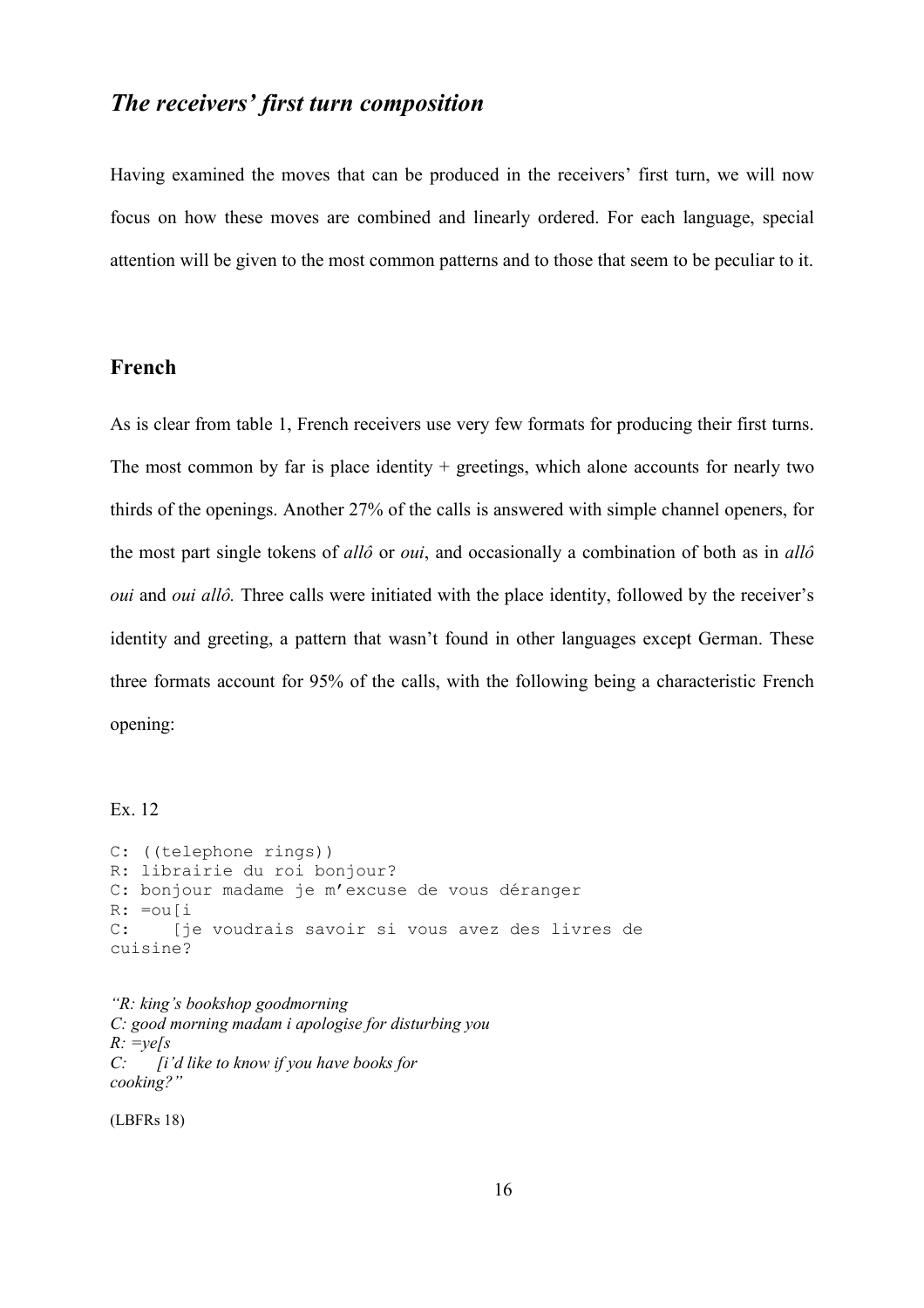#### Italian

The two most common formats in Italian are the same as in French, namely place identity  $+$ greetings (28% of the cases) or a simple channel opener (30%). However, Italian receivers tend to employ a wider array of answers in their first turn. Among these, the simple identification of the place being reached is relatively common (15%), which may also be accompanied by a channel opener such as pronto.

Ex. 13

```
C: ((telephone rings)) 
R: pronto camera di commercio? 
C: buongiorno e:: la signora rossi? 
R: sì 
"R: hello chamber of commerce 
C: good morning e:rm ((is it)) mrs rossi? 
R: yes"
```
(CVI 24)

English is the only other language in our corpus in which this phenomenon is represented, in openings like hello meridian school. However, hello here can be seen both as a channel opener and a greeting, so that the sequence channel opener (proper) + place identity seems to be peculiar to Italian.

#### Spanish

Spanish is the language in which service telephone calls are more frequently opened with a simple phatic signal, like *si, diga* or *digame*, a choice that appears in over 36% of the calls in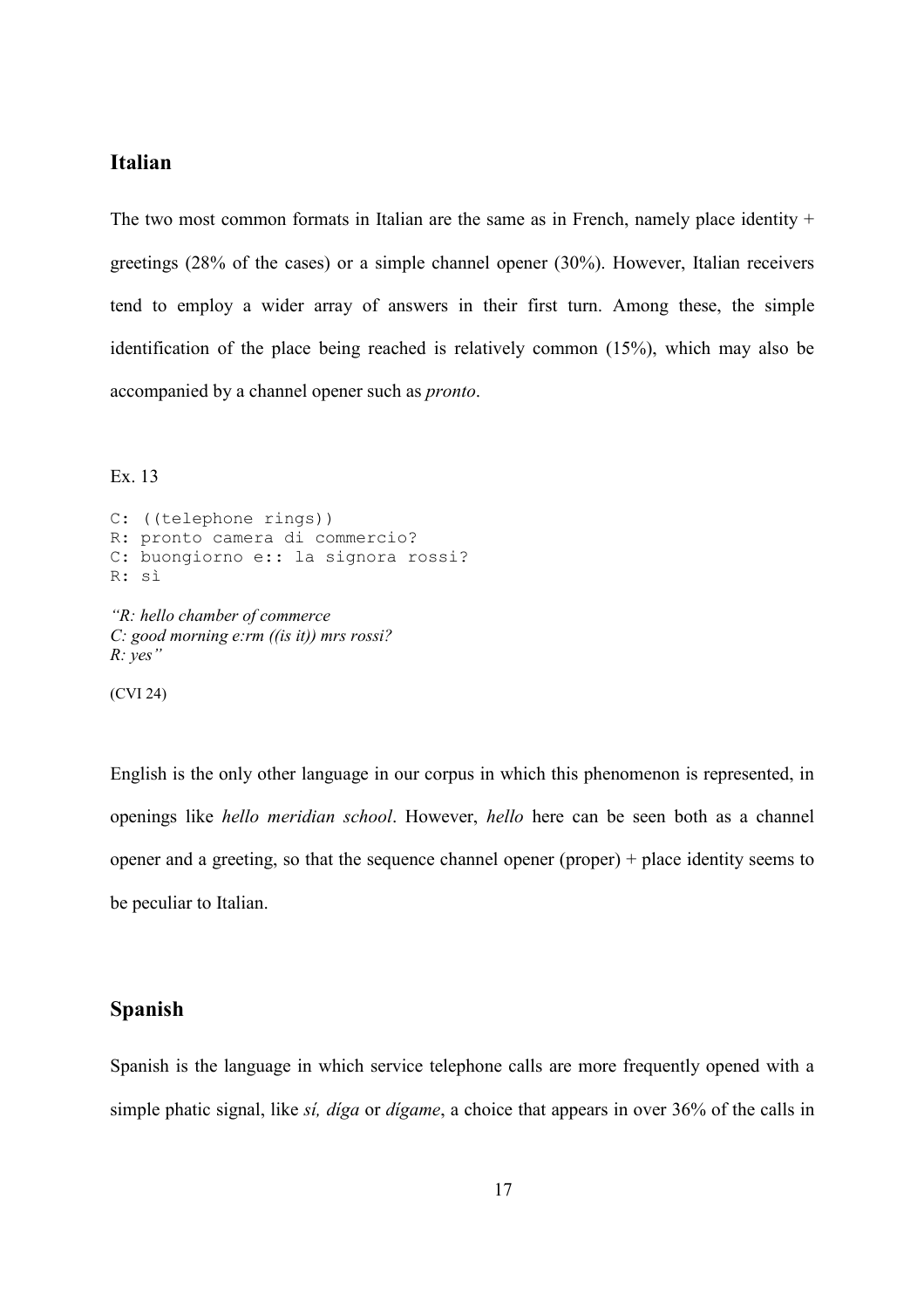our corpus. Callers seem to be used to it and they don't treat these cases as particularly problematic. In fact, while French and Italian callers confronted with a bare allô or pronto tend to ask for confirmation of the receiver's identity one time out of two, Spanish callers carry on producing their turns more than 90% of the times without any special repair work.

Another common opening move is simply stating the place name, as in banco de españa or farmacia. This seems to be coherent with a general attitude to conciseness in Spanish openings, a language in which one finds exchanges like the following, containing only the minimally necessary moves, without greetings, identification or pre-requests.

Ex. 14

```
C: ((telephone rings)) 
R: dígame? 
C: .hhh hola (0.2) a: para reservar mesa?
```
"R: hello? C: hello  $(0.2)$  to reserve a table?"

(ACS 25)

Another turn format which is relatively common in Spanish (11%) and peculiar to this language is place identity  $+$  dígame, as in the following example.

Ex. 15

```
C: ((telephone rings)) 
R: >floristeria balme< dígame? 
(.)
C: hola buenos días 
R: >buenos dí[as< 
C: [mira (.) una pregunta yo llamo desde 
barcelona y me interesaría encargar un ramo de 
flores=
```
" $R:$  >florist balme  $\le$  hello ((tell me))?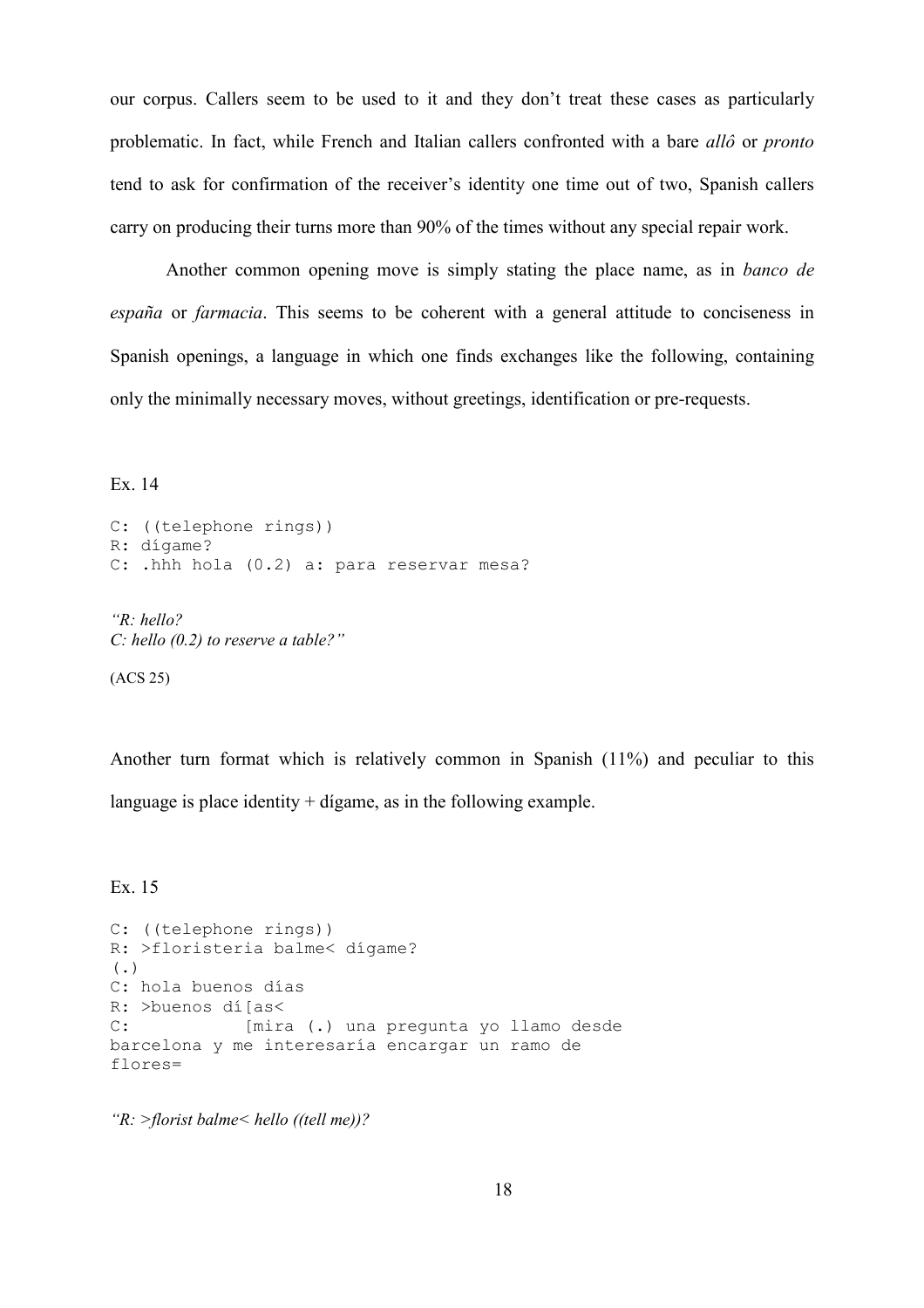(.) C: hello good morning  $R:$  >good mor[ning<  $C: \qquad \qquad [look (.) a question i call from$ barcelona and i'd be interested in ordering a flowers' bouquet="

(ACS 35)

Here one can see how *digame* is a different channel opener from French *allô* or Italian *pronto*, or even Spanish sí. In fact, the literal meaning of dígame is 'tell me', a meaning that is still transparent to speakers despite the 'ritualization' (Haiman 1994) of the form as a conventional way to answer the phone. This is why *digame* always occurs at the end of the turn when this contains other moves, such as channel openers proper (like sí) or the receiver's identification. In other words, one finds openings like *peluqueria digame?* or *si digame?*, but the reverse would just be impossible, as dígame peluquerìa and dígame sí literally mean 'tell me hairdresser' and 'tell me yes'. The following example shows how *digame*, besides being a channel opener, is also used and heard as an invitation to speak. The receiver in her first turn answers with a greeting and her personal identity; after reciprocation of the greeting by the caller, the receiver encourages her to speak with a dígame.

#### Ex. 16

C: ((telephone rings)) R: ( ) buenas tardes atiende silvia C: .hh hola buenas tardes R: dígame C: guías de:: la ciudad (0.2) R: sí C: tienen? (0.4) R: claro::

" $R: ( )$  good evening silvia serving  $((vou))$ C: hello good evening R: tell me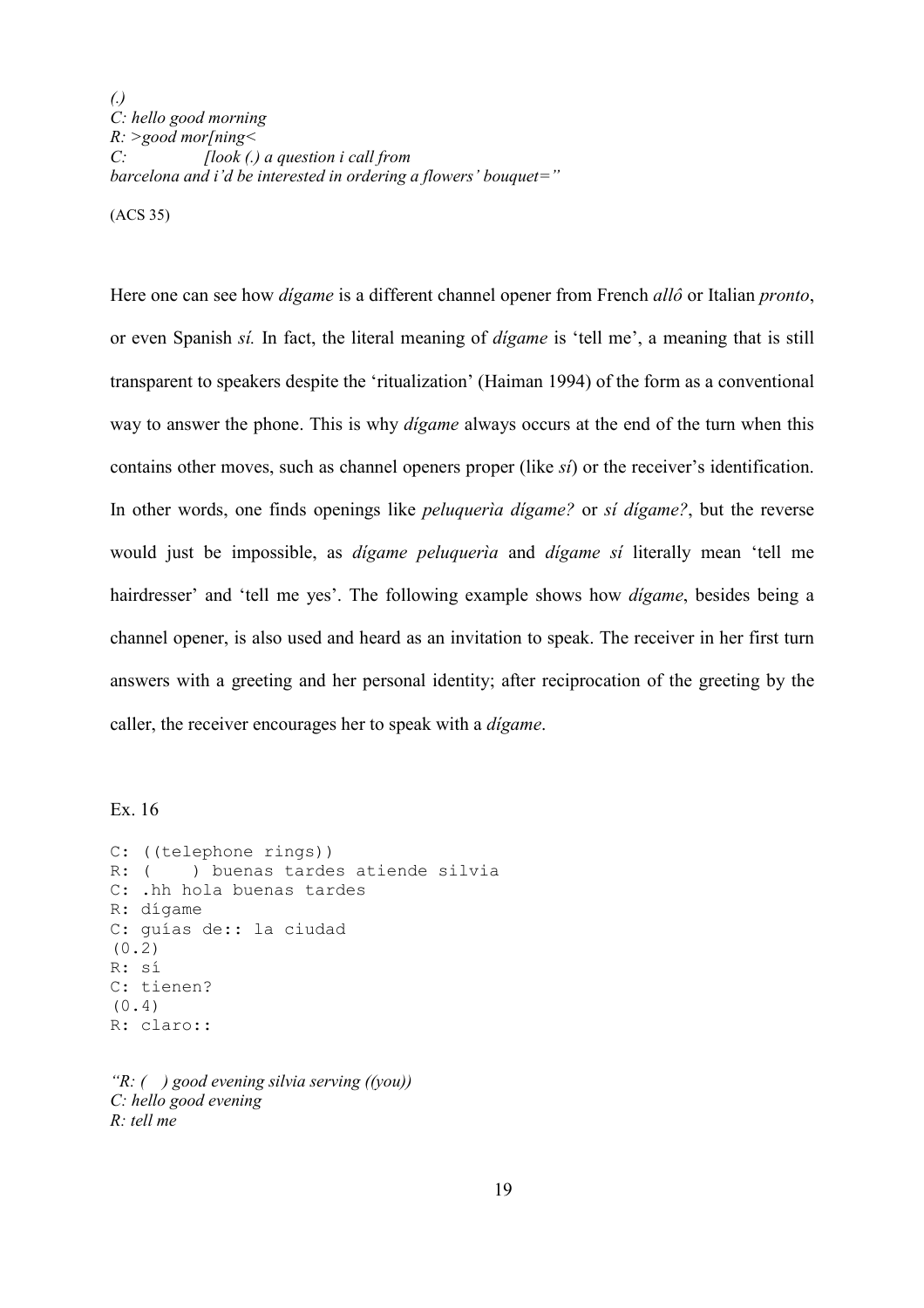C: city maps  $(0.2)$ R: yes C: do you stock?  $(0.4)$ R: certainly"

(ACS 24)

#### German

A variety of opening formats is found in the German corpus, none of which appears to be particularly prevalent over the others. A common feature however is the receiver's selfidentification, which occurs in 91% of the cases. This preference for self-identification has been described for other North-European languages like Dutch (Houtkoop-Steenstra 1991) and Swedish (Lindström 1994) and can also be observed in the callers' first turns, as will be shown below.

Among the most common formats one finds simple place identity (23%), possibly followed by greetings (20%). Receivers are also quite ready to provide their personal identity (31% of the calls), more frequently associated to that of their workplace, but in a few cases as the only form of self-identification. Providing one's name is also a standard opening in private telephone calls (Werlen 1984), and when it is done in a service encounter it is delivered in a fast, automatic way, often without any accompanying lexical material like *am* Apparat or am Telefon (the equivalent of '[xyz] speaking'), as in the following examples, where the receivers' names *(Dittman and Katy Grimm)* are given immediately after the place identification.

Ex. 17

C: ((telephone rings))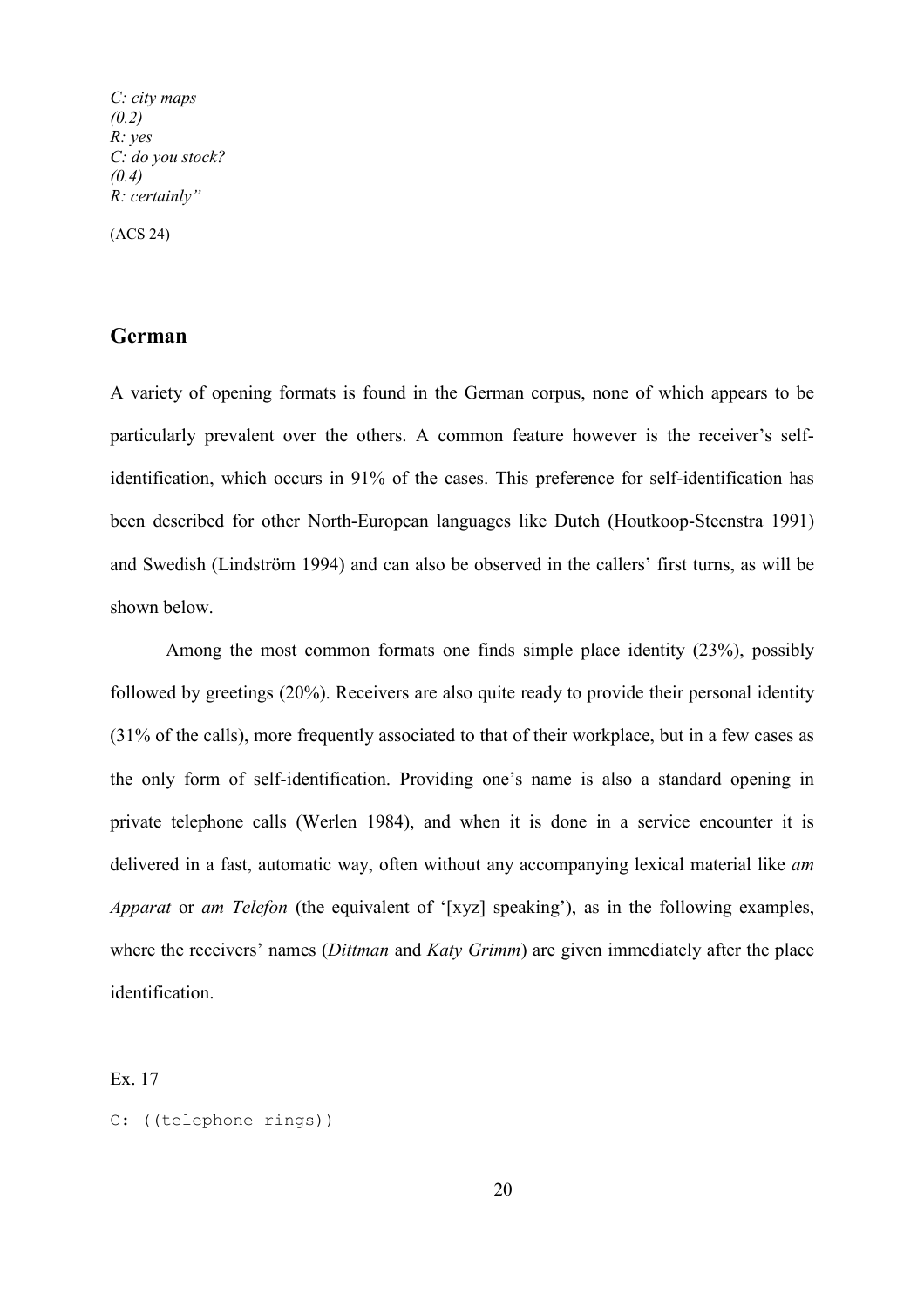R: praxis doktor schwarz dittman schönen guten tag? C: altmann guten tag. ehm ich rufe an ((continues))

"R: surgery doctor schwarz dittman good morning? C: altmann good morning. erm i call you ((continues))"

(CVD 9)

Ex. 18

C: ((telephone rings)) R: mittagtisch thiel katy grimm? C: ja >schönen guten tag mein name ist astrid huber (.) ich habe eine frage<

"R: canteen thiel katy grimm? C: yes >good morning my name is astrid huber  $\left(.\right)$  I have a query"

(ATD 05)

#### English

In English too there seems to be no frequently recurrent pattern in the way telephone calls are opened. A large variety of formats is found, none of which accounts for more than 16% of the cases. This figure refers to an opening that occurs in all languages, the association of place identity and greetings. However, while in the other languages greetings tend to follow identification, the reverse order is normally found in English.

Ex. 19

```
C: ((telephone rings)) 
R: good morning the grove veterinary surgery? 
C: .hh good morning. e: i was wondering if you sell
the: collars for dogs for fleas
```
(SNGB 16)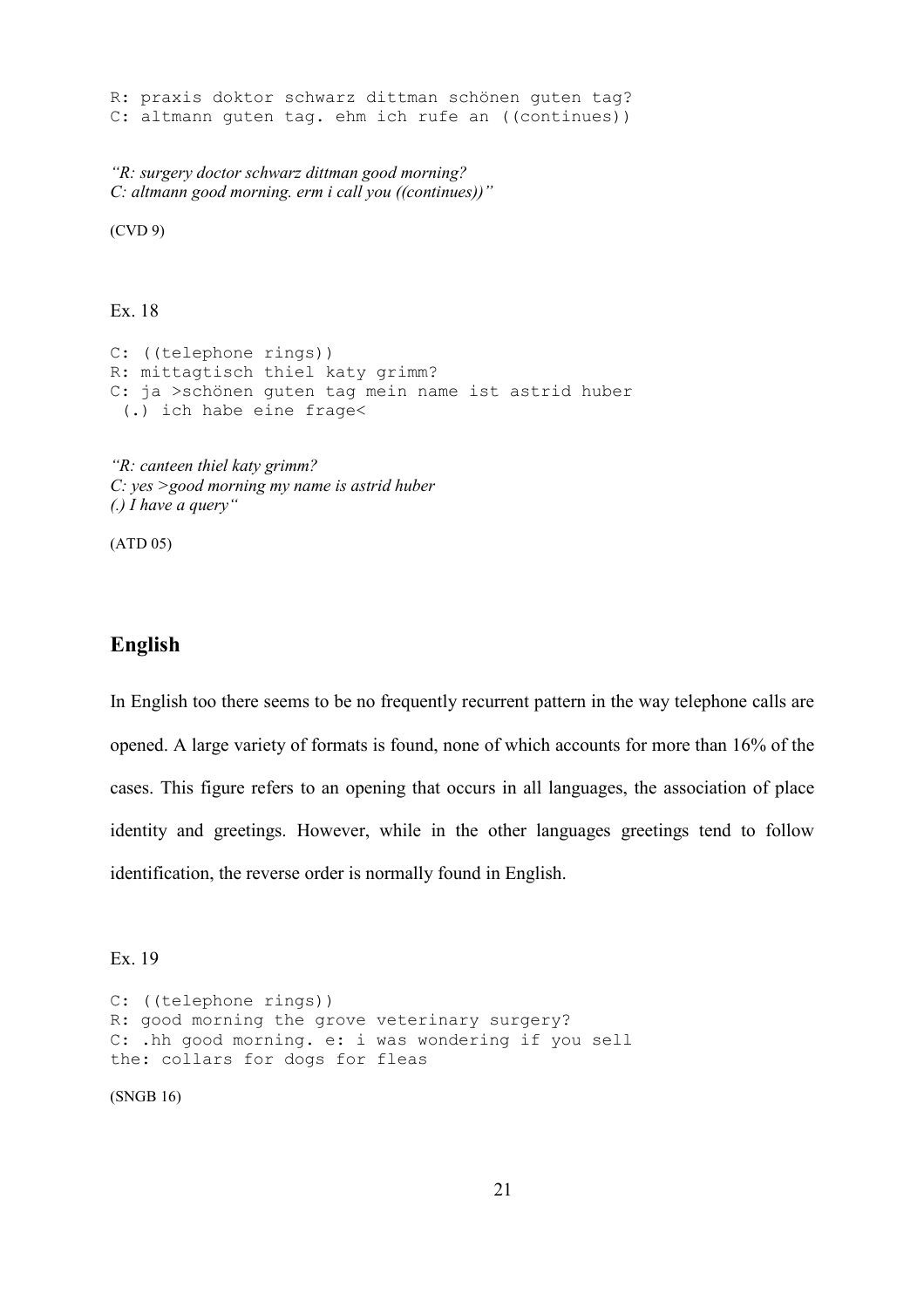As we said, another common move in the English corpus is the offer of availability, which is found even in relatively small businesses, such as a fishing shop (boat rod and parrot can I help you?) or a florist (hello melany can I help you?). In one case, a car accessories shop, the offer of availability was the only move in the first turn:

Ex. 20

```
C: ((telephone rings)) 
R: >how can i help<. 
C: .hh oh hello ahm: i wonder if you can help me. .hh 
ahm: […] 
(GDGB 14)
```
A move that occurs only in the English corpus is thanking the caller, as in the following example.

Ex. 21

C: ((telephone rings)) R: >thank you for calling (brian stanley) speaking, how can i help. C: ah-.hh i'm VAGUELY thinking of putting my house on the market in the next few months

(GDGB 12)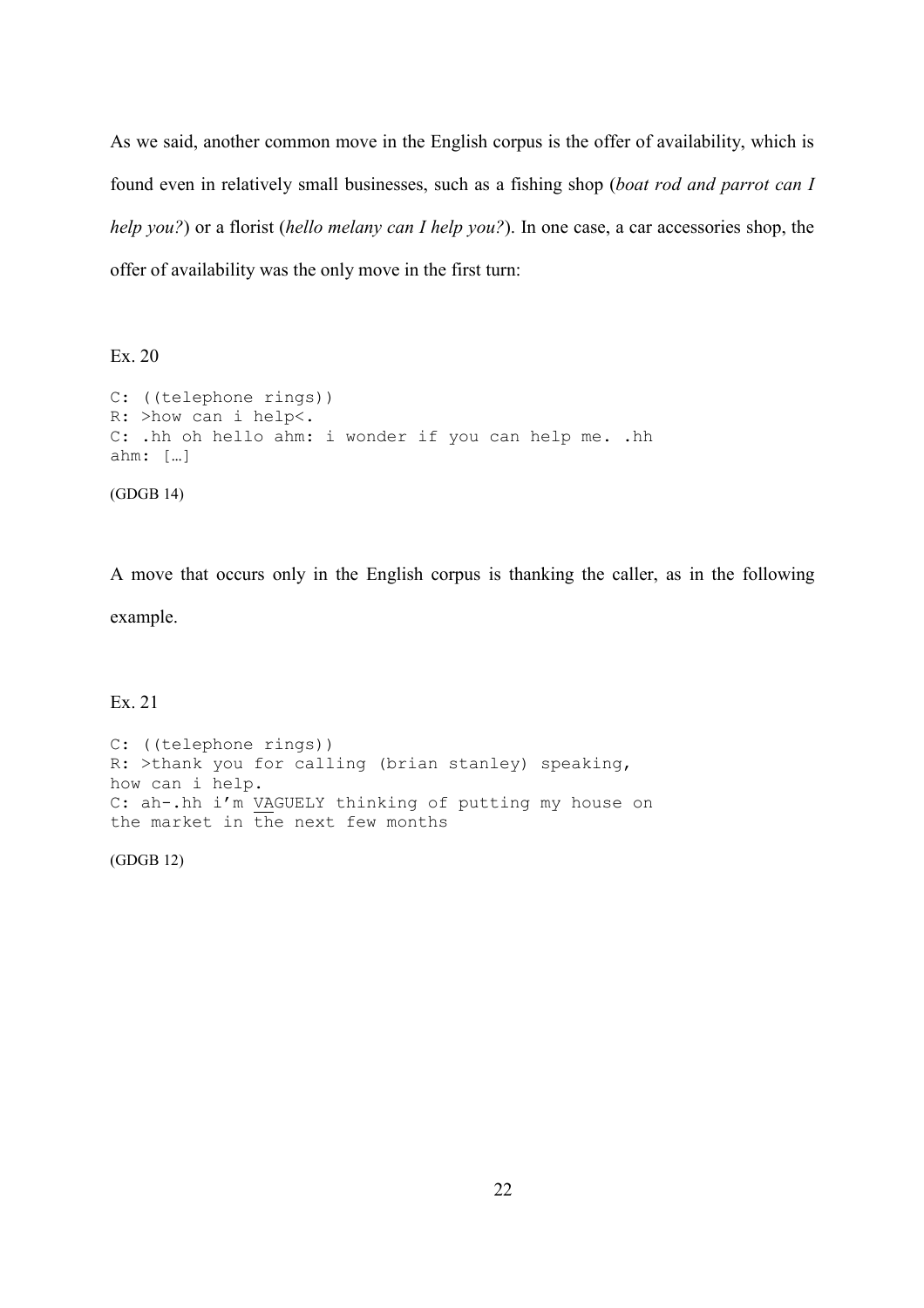# The caller's first turn - individual moves

After having examined how receivers answer the phone, in the next sections we will focus on callers' first turns, beginning with an analysis of individual moves followed by the description of the most common turn formats in different languages, summarized in table 2.

#### Channel openers

Speakers of languages having specialized channel openers for the phone, such as Italian pronto or French allô, also use such forms when they act as callers. For example, 51% of the French callers' first turns begin with *allô* or *oui* and 15% of such turns are initiated with pronto in Italian. With respect to Italian, French callers may choose which of the two forms to use to respond to the summons, and they seem to prefer *oui* as second part, used in two thirds of these calls.

Ex. 22

C: ((telephone rings)) R: la soirée bonjour ? C: oui >bonjour madame< voilà j'ai eu votre numéro pa:r par un ami .hh et je voulais savoir si vou:s louez des salles enfin louez une salle pou:r plusieurs personnes.

"R: la soiree good morning ? C: yes >good morning madam< I got your number from from a friend.hh and I wanted to know if you rent halls well rent halls for several people."

(LBFRs 08)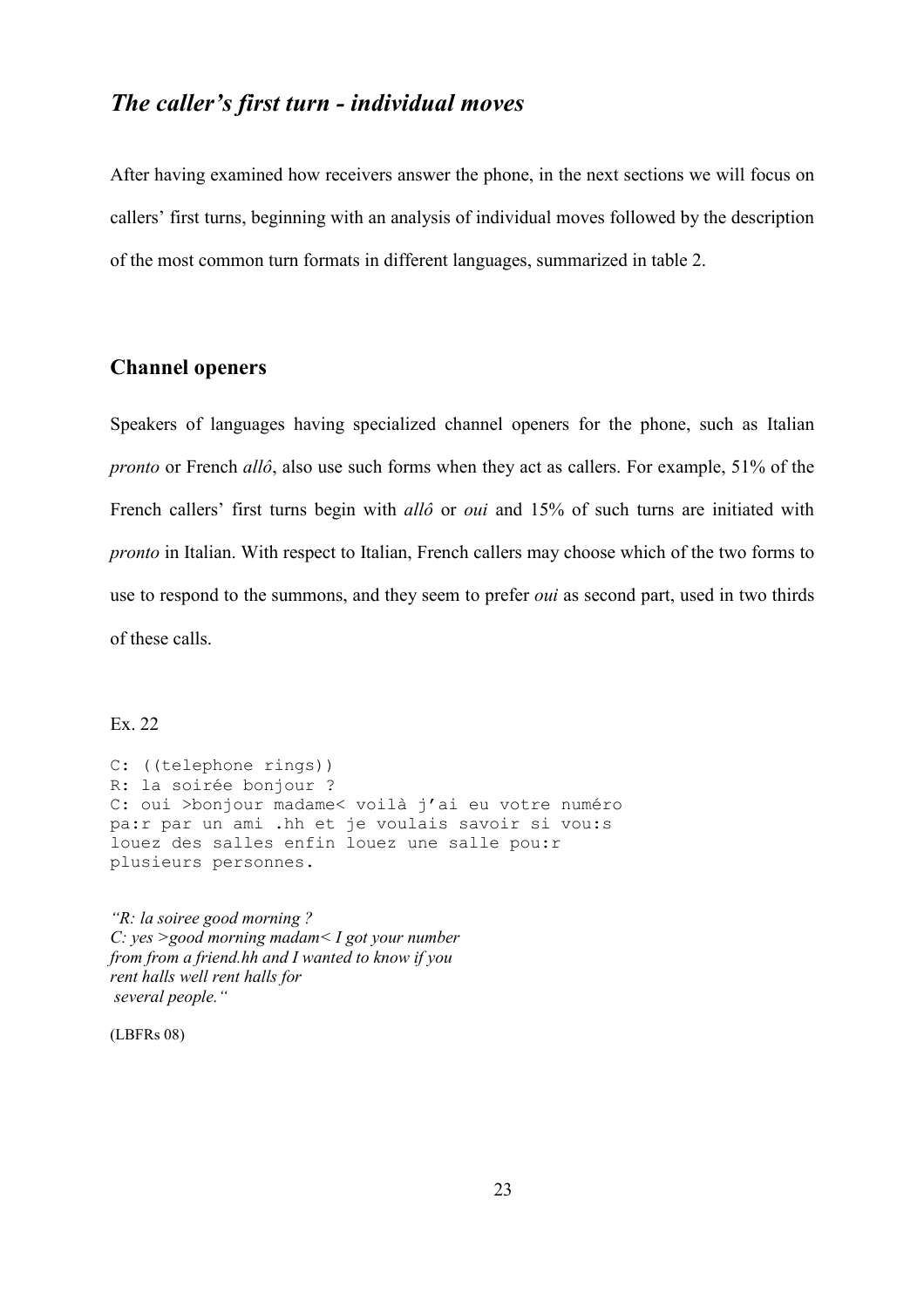English and Spanish have words that can be used both as channel openers and greetings, namely hello/hi and hola. Their basic function is that of an informal greeting, which was subsequently extended to the role of phatic signal in phone conversations. These forms may be used on their own or in combination with another greeting formula, which is usually a more formal and explicit greeting, as in hello good morning or hola buenos días.

When the second greeting form is also produced, it reinforces the greeting made in the first form, so that its main role is that of channel opener. In English hello is used together with another greeting form only in 3% of the calls, whereas it is found on its own in the majority of the caller's first turns (86%). The following examples, 23 and 24, show the prototypical use of this move in the two languages.

#### Ex. 23

C: ((telephone rings)) R: hello boat rod and parrot? C: nth .hh oh hello i'm just making an inquiry i wonder if you can tell me .hh if you sell live bait every day or is it any p(a)t- or some particular days (at) the week.

#### (GDGB 08)

#### Ex. 24

C: ((telephone rings)) R: >hotel avenida< buenos días C: hola buenos días mira que quería ir con mi pareja este fin de semana (.) e: bueno pasar el fin de semana [y me gustaría que me dijera el precio R: [mh]

"R: >hotel avenida< good morning C: hello good morning look i'd like to go with my girlfriend next week-end (.) well spend the week-end [and I would like you to tell me the price  $R$ :  $\{mh''\}$ 

(ACS 11)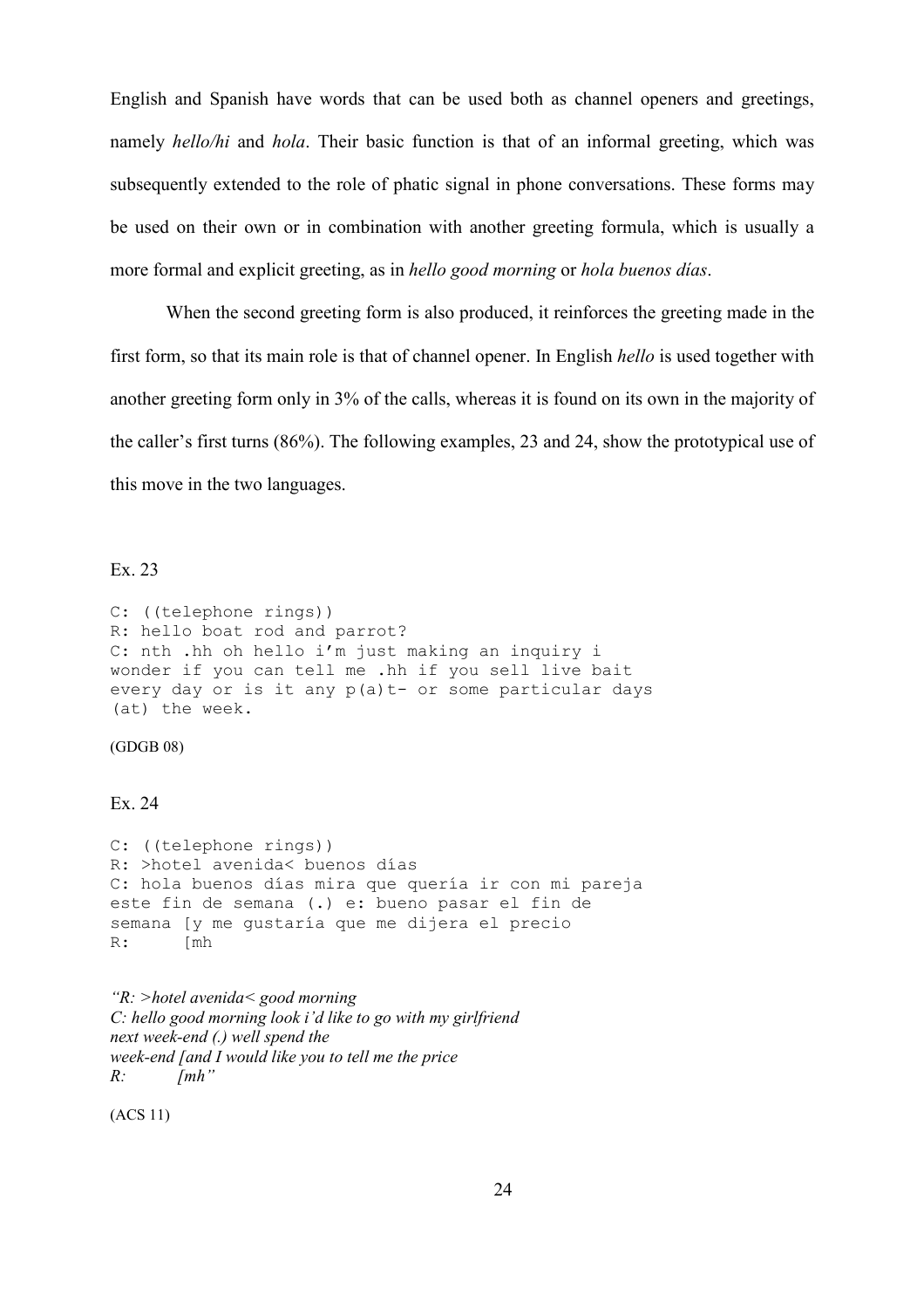In Spanish the use of *hola* together with another form of greeting is much wider than in English, accounting for over 75% of the calls. Whereas in English the channel opener is the same phatic signal for receiver and caller, ie. hello, in Spanish the caller's response to dìgame, acting both as channel opener and preliminary greeting form, is hola.

In German, instead, the callers open their turns either with greetings or identification, as their interlocutors do, because there is nothing that works specifically as channel opener in the institutional context. Hallo, which is the equivalent signal for opening the channel, is restricted to the informal context.

#### **Greetings**

Greetings are a very frequent move in callers' first turns. French and German callers greet 100% of the times, Spanish 95%, Italians 94.5% and the English 89%. The less frequent use of greetings by English callers might depend on the fact that, as pointed out in the previous sections, English receivers display their availability to satisfy the interlocutor's request in a number of cases, and this may lead to speed up the opening phase towards the reason for calling. In fact, in all cases where callers directly get into the business of the conversation, skipping the reciprocation of the greetings (9% of the English corpus), the receiver's turn contained an explicit offer of availability, as in the following example.

#### Ex. 25

C: ((telephone rings)) R: good afternoon mac↑well('s).can i help you? C: yeah. i'm just making an enquiry do you have hm(.) i don't know if it's a biography or an autobiography for victoria beckham? .hh do you have it in stock?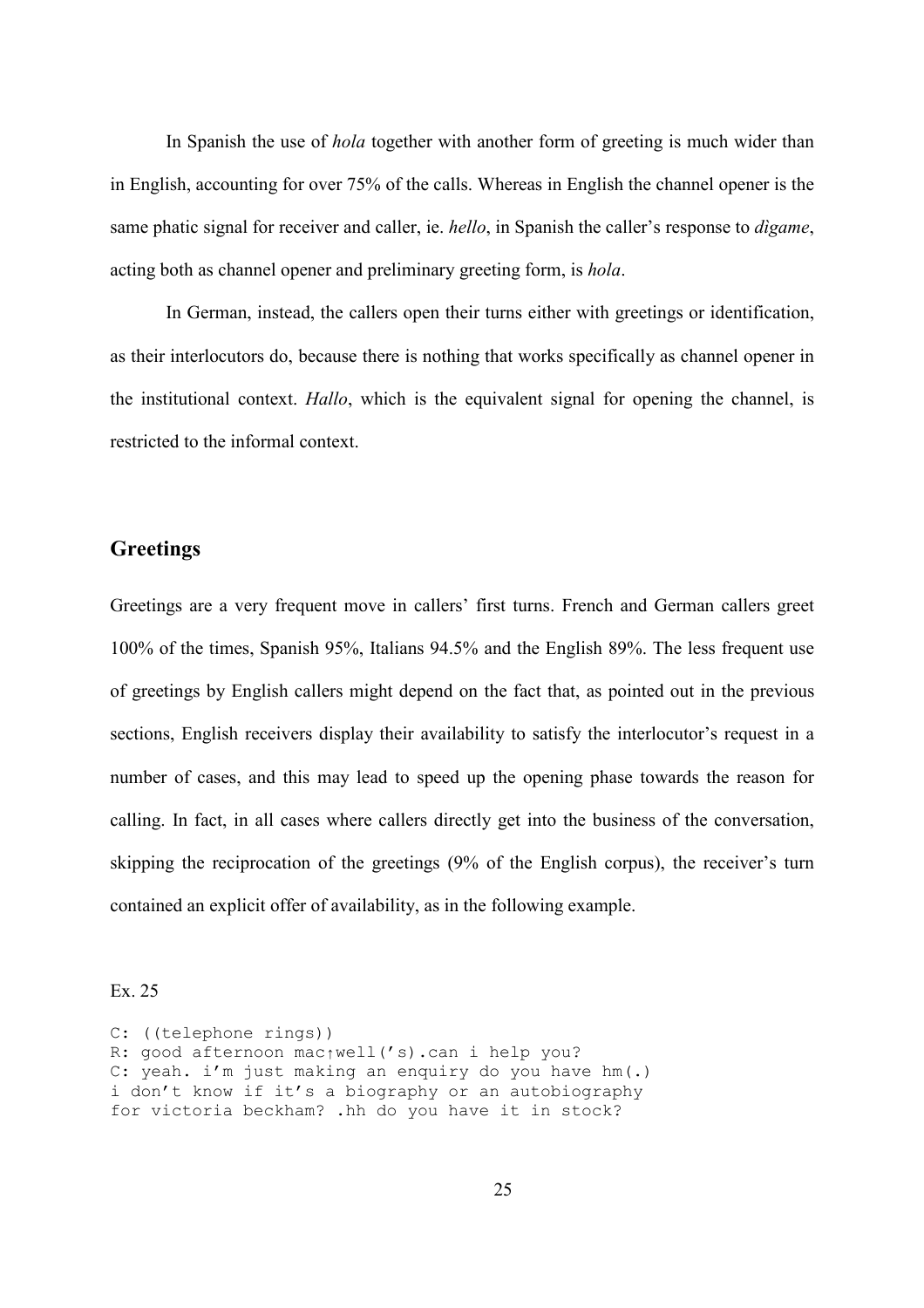#### (GDGB 10)

In all instances of this type the caller replies to the offer of availability with an acknowledgement token, yeah, directly followed by the request.

### Identification

When it comes to identification, considerable differences emerge among languages, as can be seen in table 3. For example, while English callers never self-identify, in Germany selfidentification is almost categorical and its lack may not only be of relevant absence, but also sanctionable (Schegloff 1968) if receiver has identified her/himself. The principle that comes into play is that even if they do not know each other, speakers need to introduce themselves before starting to talk about anything.

German callers' identification is such a routinised move that it may be produced without any 'frame' (Schegloff 1968:353), but just by uttering the name of the person speaking, as in the following call.

#### Ex. 26

```
C: ((Telephone rings)) 
R: blumen reuer guten tag? 
C: guten tag julia schnibben (.) ehm ich wollte 
fragen? ob sie mir-ehm etwas über die pflege von 
bonsaibäumen sagen können
```
"R: flowers reuer good morning? C: good morning julia schnibben (.) ehm i wanted to ask? (you) if you- could tell me ehm something about the care of bonsaitrees"

(CVD 4)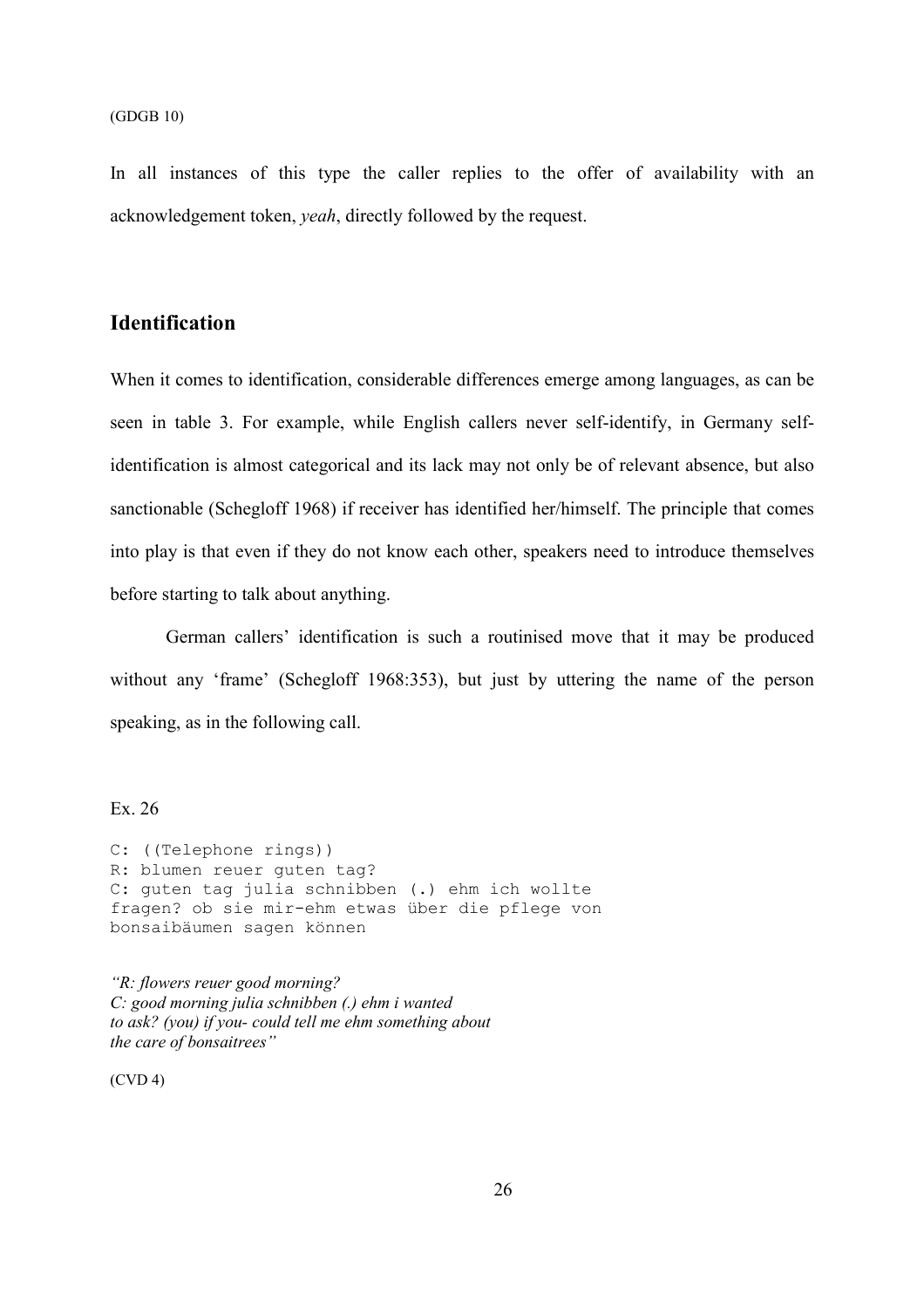German callers identify in 87% of the cases, a pattern that has been described for other northern European countries, such as Sweden (Lindström 1994) and the Netherlands (Houtkoop-Steenstra 1991), both in private and service calls.

Callers identify in their first turns 19% of the times in Italian, 12% in Spanish and 3% in French. This seems to happen only when it is relevant for the request that is going to be made, so that self-identification should be seen as part of the preliminary work to the request, like in ex. 27.

#### Ex. 27

C: ((telephone rings)) ((waiting music)) (5) R: centro viaggi buongiorno sono valeria? C: e:: buongiorno sono cristina migliorati,  $($ . $)$ R: sì C: senta io volevo comunicare il mio:: codice millemiglia R: sì (.) la prenotazione per che data è?

"R: travel centre good morning this is Valeria?  $C: e::$  good morning this is cristina migliorati (.) R: yes C: listen I wanted to communicate my thousand miles code  $R: yes (.)$  what date is the booking?"

(CVI 18)

In this specific instance the caller gives her identity because she is calling to communicate her miles card number. Although her identification will be explicitly requested by the receiver later in the call, the caller also provides it spontaneously in her first turn. It should also be reported that the caller had already been to the travel agency and had promised to call back for providing the code number. Hence, caller's self-identification may also be seen as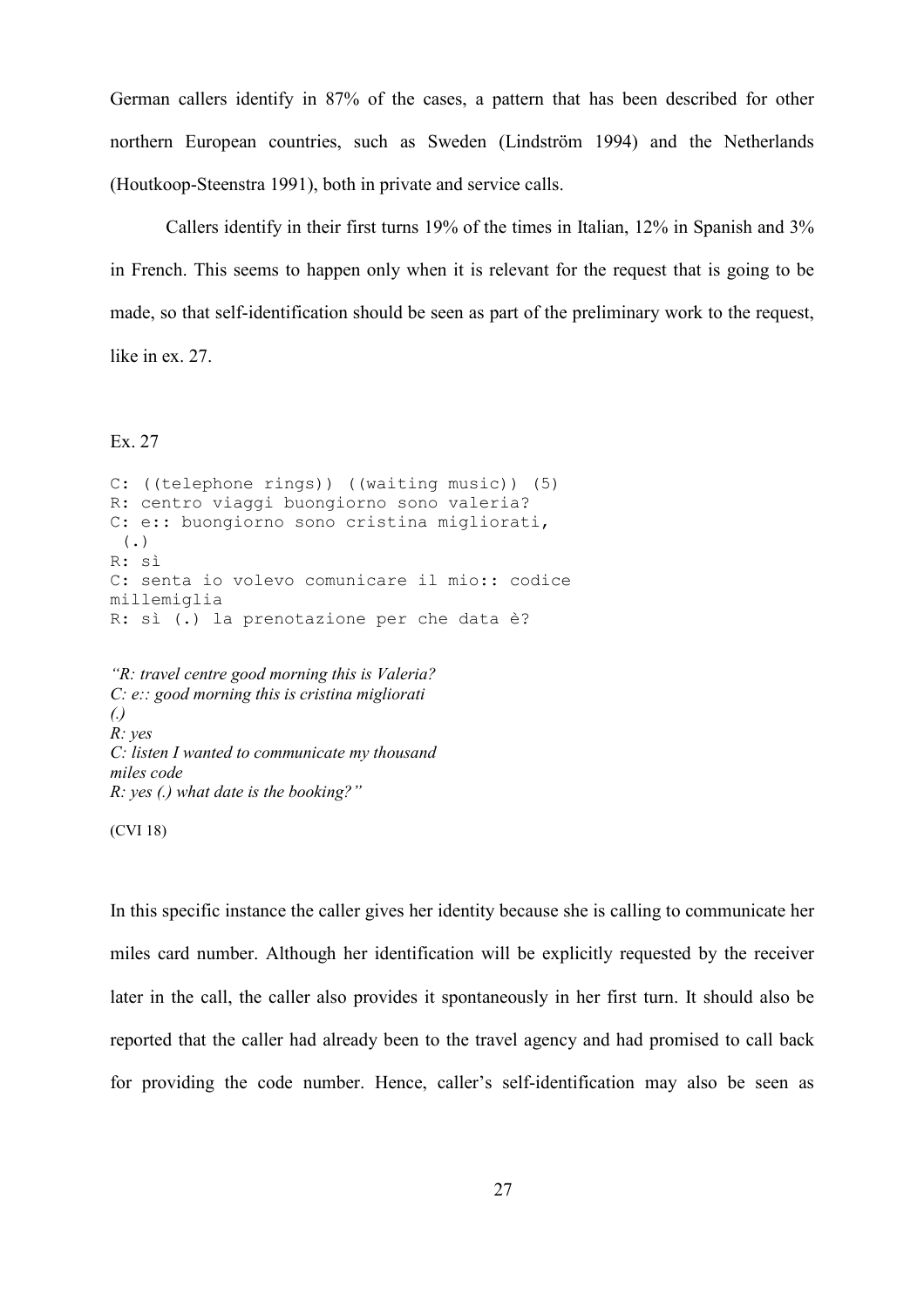prompting recognition from the interlocutor. This interpretation is strengthened by the micropause following identification, which seems to project a possible recognition turn, which however doesn't occur.

Apart from these more specific cases, it seems that English, French, Italian and Spanish callers don't find lack of self-identification particularly 'accountable' (Garfinkel 1967), as opposed to what happens in Germany and other Northern European countries. In these contexts an asymmetry is produced whereby the receiver's identification is preferred and required, while that of the caller can normally be omitted. In other words, callers are automatically and implicitly recognised by their interlocutors as (possible) customers and this seems to be taken as sufficient for the conversation to proceed.

# The caller's first turn composition

As in the previous section, we will now look at how single moves are combined in callers' first turns, pointing to commonalities and differences among languages. Table 2 summarizes the most common patterns.

#### French

75% of French calls are initiated by the caller's greeting and getting down to business, which may be preceded by a channel opener like *oui* or allô. Ex. 22 in the previous section is an example of this latter category, while ex. 28 below shows the most frequent pattern of greetings followed by the request.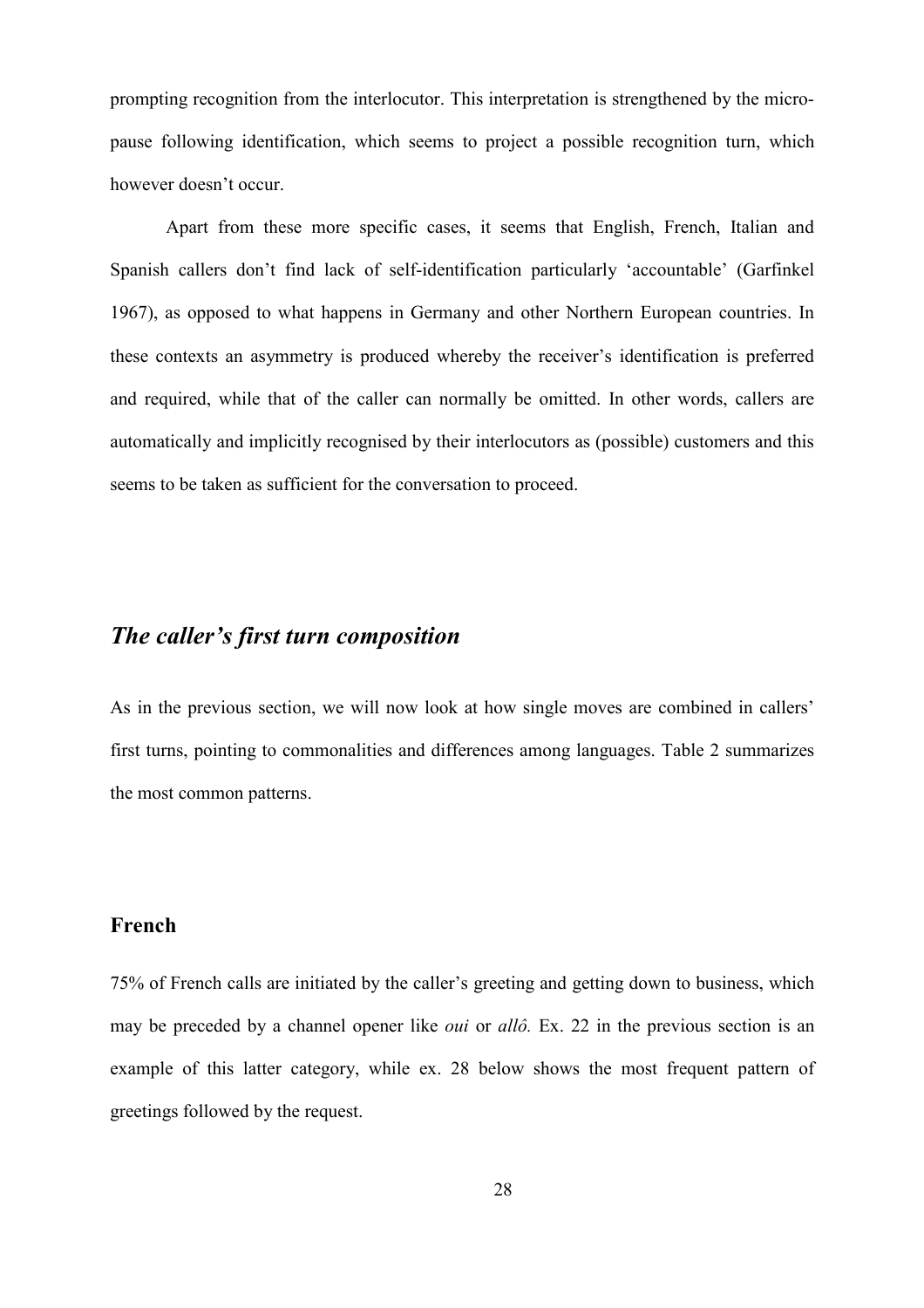Ex. 28

C: ((telephone rings)) R: prêt à partir jeanne bonjour C: bonjour je voudrais avoir une information s'il vous plaît? (0.2) je voudrais savoir si vous faites des prix réduits? (.) pour les jeunes. (.) qui voyagent en avion?

"R: prêt a partir jeanne good morning C: good morning i'd like to have an information please (0.2) i'd like to know if you have reduced prices (.) for young people. (.) who travel on airplanes?"

(LBFRs 21)

In both instances we have quite long request turns. Speakers deal with the accomplishment of the opening moves at the very beginning of their turns and pass on to the reason for calling quickly.

Use of the channel opener at turn beginning is quite frequent in French. One also finds, for example, turns composed of just the channel opener and greetings (8%), or channel opener and greetings followed by a request of confirmation of the receiver's identity (8%). Altogether, in 51% of the French calls the caller begins his or her turn with oui and/or allô.

### Italian

Although Italian callers exhibit a wider variety in their first turns, the most common pattern (46%) is the same as in French, i.e. greetings directly followed by the reason for the call, as in this example.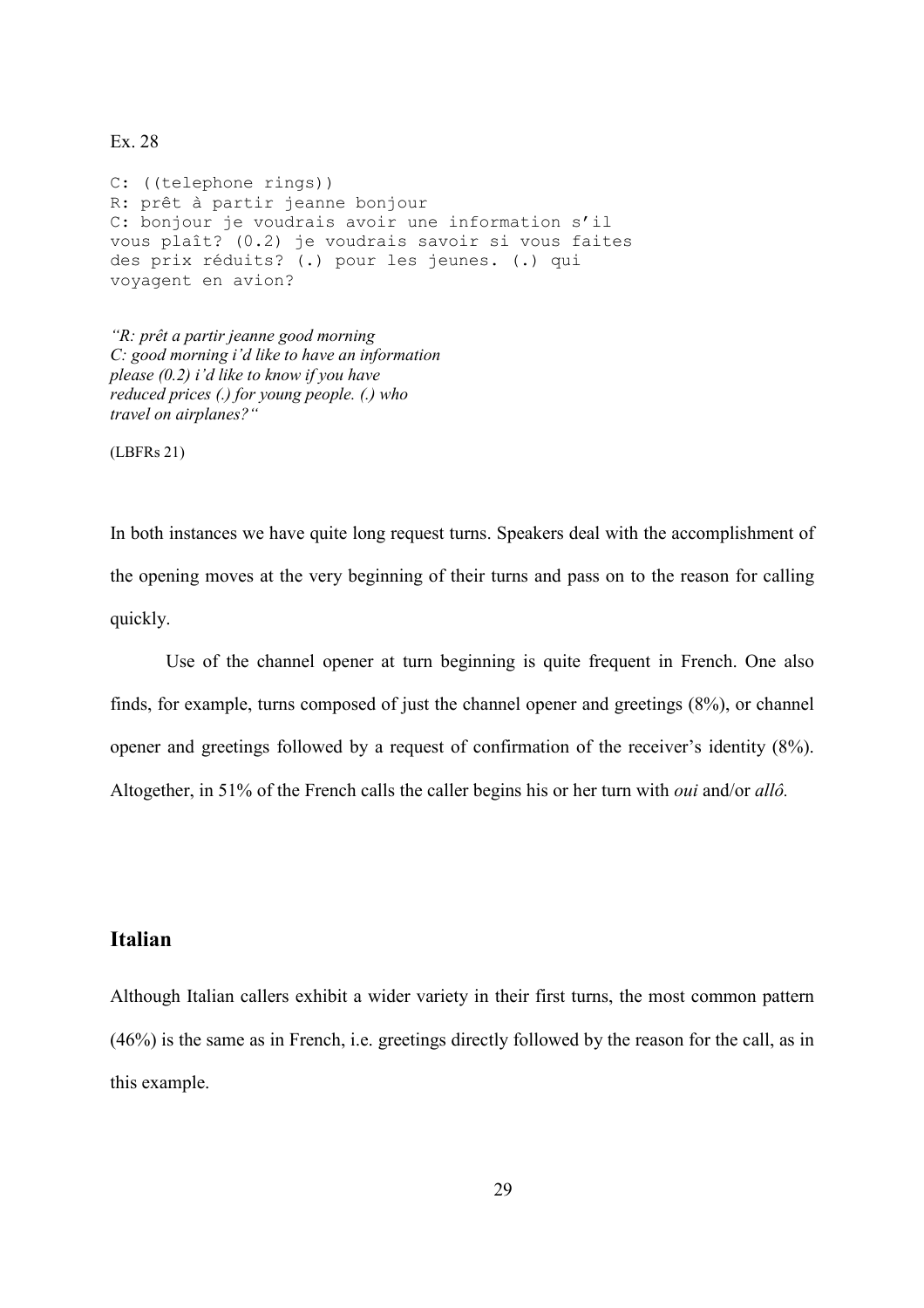Ex. 29

C: ((telephone rings)) R: >alma buonasera?< C: e: buonasera mh vorrei un'informazione signora senta io< ho fatto da poco una permanente (.) ora però vorrei fare il colore >è possibile<?  $(1.2)$ R: sì

"R: alma good evening C: e: good evening mh i'd like an information madame listen i recently had a perm (.) but now i would like to colour ((my hair))  $>$ is it possible $\leq$ ?  $R: yes$ "

(ATI 02)

Of the five groups studied, Italians are, after Germans, those who most often provide their identity, which they do 19% of the times. As noticed for the Receiver's identification, callers that self-identify in their first turn do it either by providing their name, or by stating their belonging to a social category, such as clients, mothers, students, etc. Italian callers in our corpus identify themselves with a category almost half of the times they provide an identification. Below follows an example of turns with greetings followed by identification, the second most used format (10%).

Ex. 30

C: ((telephone rings)) R: sì buongiorno? C: e-buongiorno io sono una studente di lingue di bologna [>dell'università = R: [sì C: =di bologna< ehm: vorrei sapere se voi fate nei corsi di inglese anche avete agevolazioni o sconti per studenti universitari o no:n R: no no non ne abbiamo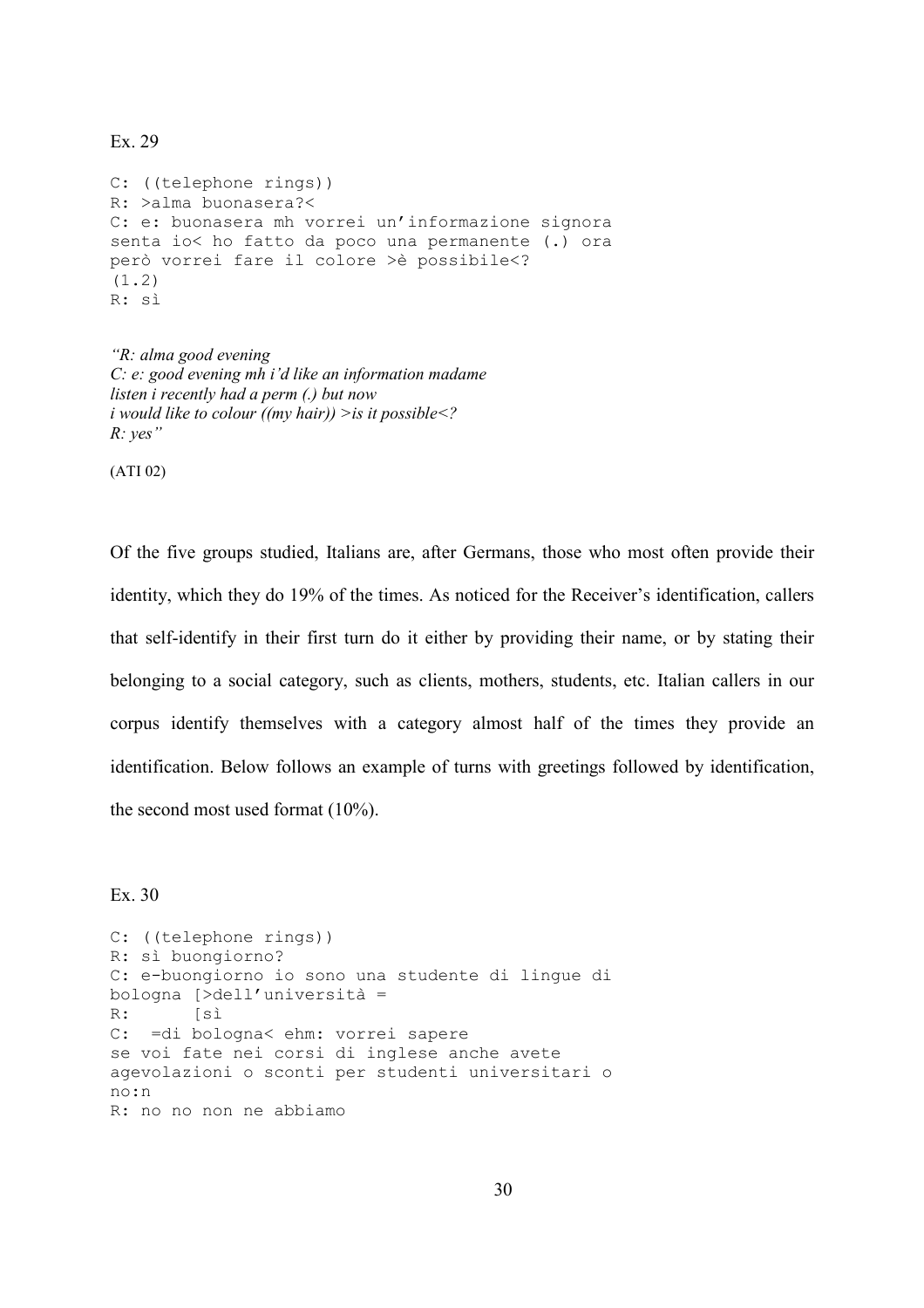"R: yes good morning C: e- good morning i'm a languages student in Bologna  $\triangleright$  of the University =  $R$ : [yes  $C: = of \, Bologna \leq \, \text{erm: I'd like to know}$ if you make in the english courses also you have reductions or discounts for unversity students or no:t  $R: no$  no we don't have any ((discounts))"

(ACI 13)

In this example the caller self-identifies by providing the category she belongs to, student of the faculty of Modern Languages of the University of Bologna, and this kind of identification is prior and embedded to the discount request.

#### Spanish

The most frequent turn format by far in Spanish, and quite peculiar to this language, is the caller's simply greeting, with no additional moves. Most of the times a double form of greeting is produced, as hola buenos días, a sequence found in 51% of the calls. Another 6% consists of a form of greetings not prefaced by hola. After this turn consisting of greetings only, the receiver greets back, and the caller then proceeds with other moves - reason for call, but also negotiation of the receiver's identity - in their second turn. This opening ritual is very frequent in Spanish and seems to be peculiar to this language (Colamussi & Pallotti 2003).

Ex. 31

```
C: ((telephone rings)) 
R: ( ) dígame?
C: hola buenos días 
R: buenos días 
C: <es> es un servicio de fotocopias?
```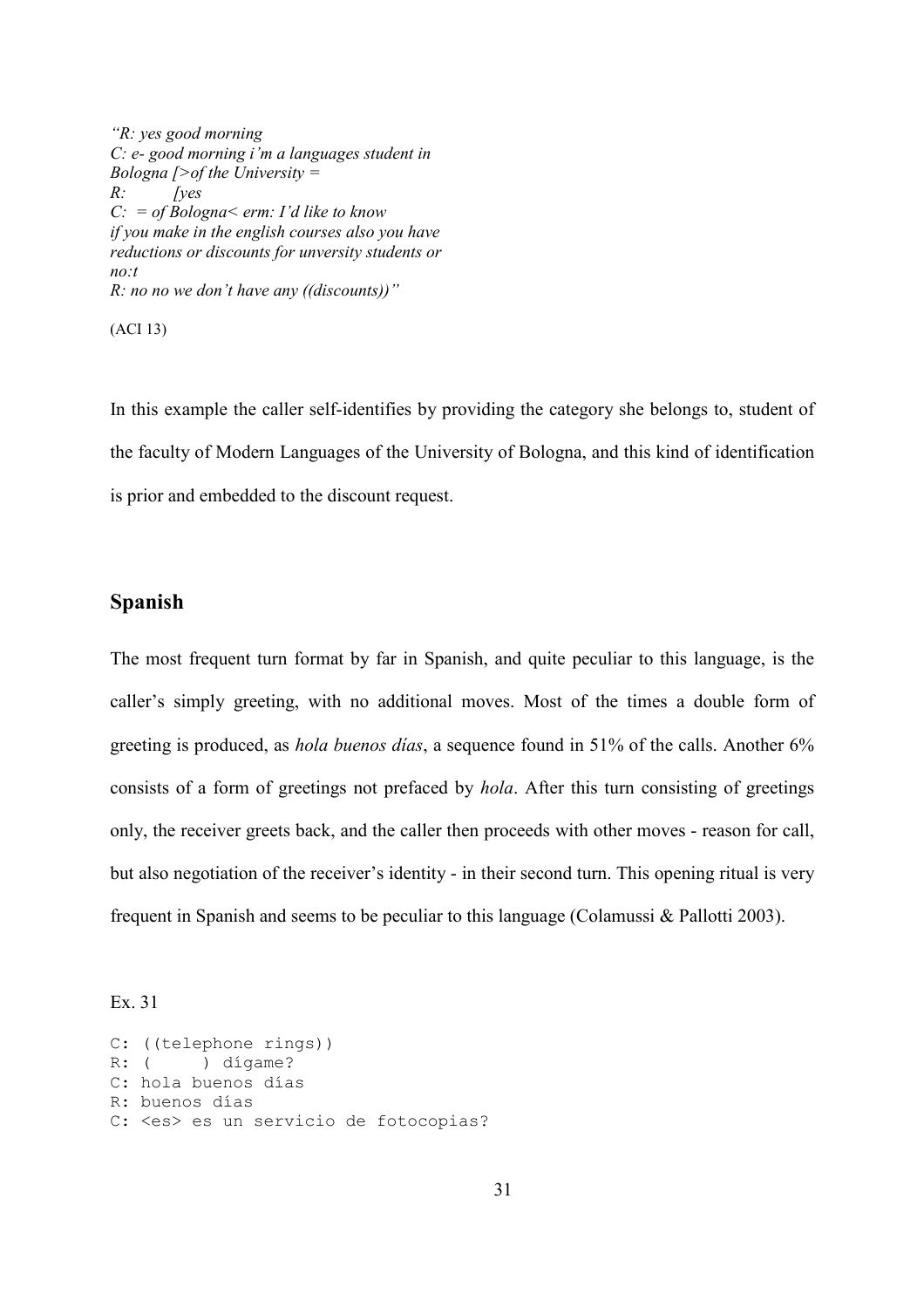R: sí C: a hola buenos días (0.2) mire (0.2) quería saber e:::m para preparar un dossier para la universidad? " $R:$  ( ) hello? C: hello good morning R: good morning  $C: \langle is \rangle$  is  $((it))$  a photocopy shop? R: yes C: a hello good morning  $(0.2)$  look  $(0.2)$  i'd like to know e::rm to prepare a dossier for the university?"

(ACS 45)

In this example the caller greets twice in her first turn, then she asks the receiver to confirm his identity in the second, and formulates her request in the third turn only.

Finally, another 25% of the calls is represented by turns in which the moves are compressed in the first one with the use of hola plus another greeting form plus the request, such as in ex. 24 previously analysed.

#### German

As we have already said, German callers very frequently identify themselves. This usually occurs after the greetings and before the reason for call (64%), but one also finds identification preceding the greetings and getting down to business (11%) and even a few examples of turns composed of just greetings and identification (6%). Example 32 can be taken as a quite typical way of call opening in German.

Ex. 32

C: ((telephone rings)) R: blumen reuer guten tag? C: guten tag julia schnibben (.) ehm ich wollte fragen? ob sie mir-ehm etwas über die pflege von bonsaibäumen sagen können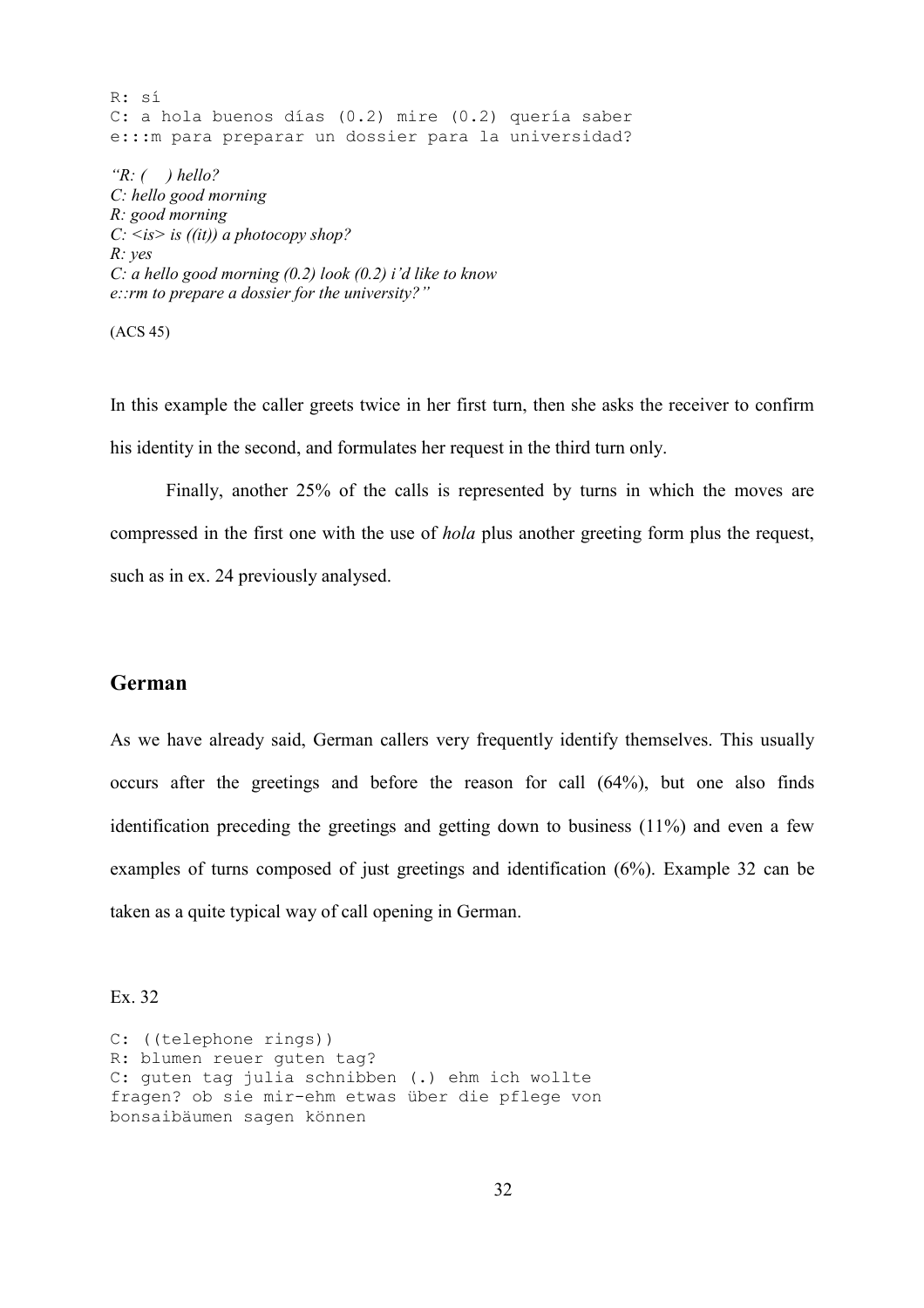"R: flowers reuer good morning? C: good morning julia schnibben (.) ehm i wanted to ask? if you-erm could tell me something about the care of bonsaitrees"

(CVD 4)

#### English

English callers seem to be quite uniform in their behaviour, contrary to what happens when they act as receivers. In fact, the most common turn format by far is a greeting directly followed the reason for call (82%). Otherwise, in another 9% of cases, greetings may be omitted and the caller begins by simply stating their request. This however occurs only after a receiver's offer of availability, which in a certain way urges the caller to rush to the request, as in the following example.

#### Ex. 33

```
C: ((telephone rings)) 
R: good afternoon (morris fowell hair) speaking >how 
can i help you< ? 
C: .hh i'm interested in some high lights. how much
do they cost? 
(GDGB 02)
```
In other words, upon hearing *how can I help you*?, callers have two competing motivations in producing their first turn. They might reciprocate the greeting, which was however produced quite a while before in the receiver's first turn, but they also have to provide a second pair part to the request to formulate how they wish to be helped, which is the most recent move in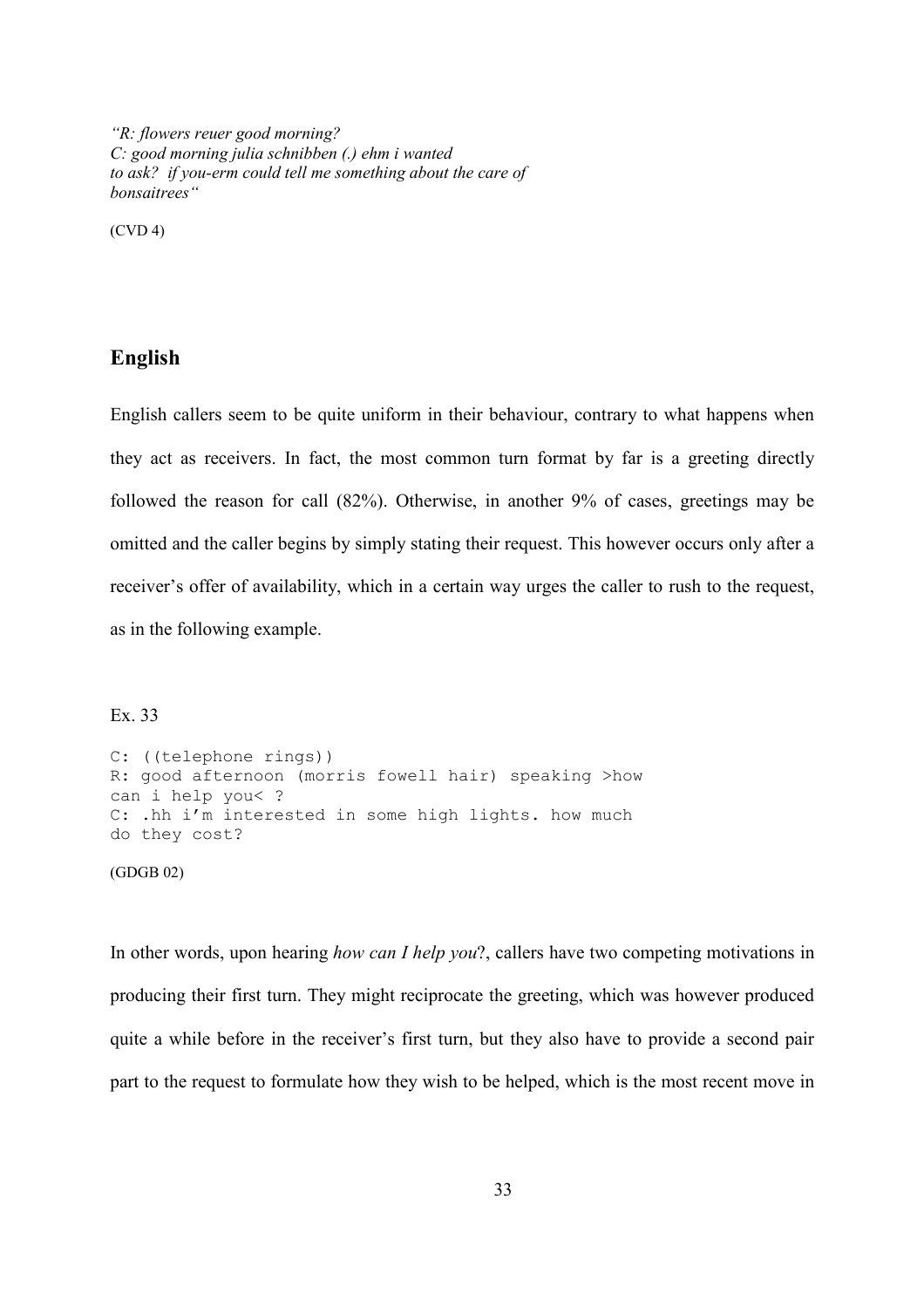the interaction. It is thus not surprising that this latter format may somehow push them to skip greetings in order to answer as soon as possible the receiver's question.

# Conclusions and implications

Several practical implications can be drawn from these results. The first is that, although telephone call openings appear at first sight to be a relatively simple and invariable routine, there is actually great variation in the way they are realized across languages, institutions and individuals. Paraphrasing Schegloff (1986), the 'routine is an achievement', and every time we are confronted with the apparently simple and straightforward task of opening a phone call, we must find an appropriate way, which cannot be determined a priori, as the outcome is always co-constructed with the other interlocutor and is sensitive to various contextual variables. These constraints are weaker on the receiver's side, as his or her first turn is not dependent on previous talk, which explains the lesser variety found in these turns. However, even such cases may exhibit a degree or variation, depending e.g. on how close one is to the phone, on the activities one may be engaged with when the phone is ringing, on the calls that were made in the preceding seconds or minutes, and so on (Schegloff 1986:118ff). The caller's task is more complex, as his or her turn is contingent upon previous talk by the receiver and must be tailored to the variety of requests to be made.

Even among speakers of the same language there is thus a high variability in the way telephone calls begin. Given this inherent variability, does it make sense to compare different languages and cultures, as if Germans, French, Italians all behaved in the same way? The present study has shown that there are no single ways in which speakers of a language open a telephone call. However, quantitative analysis shows that certain patterns are more frequent in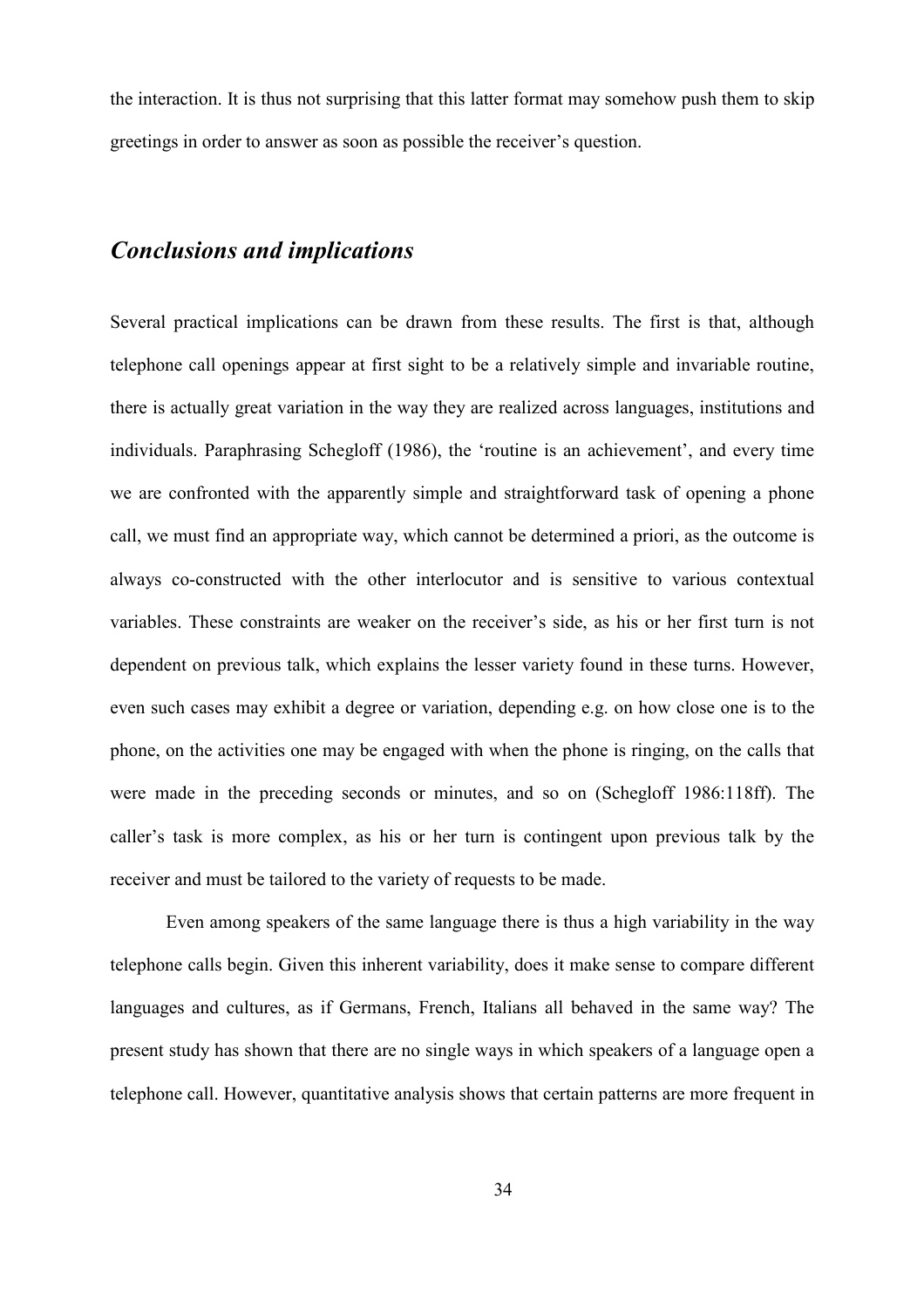one language than in others and such differences can be considerable. Some moves and turn formats which are quite ordinary in one language are virtually absent from another, and even when the same moves are produced, they may appear in different orders with different sequential implications.

Some of these differences meet the eye of the researcher and the layperson alike quite easily. Such is the case, for example, of the strong tendency for German callers to selfidentify, vis á vis the lack of such a practice in English and French, or the frequency with which Italians, French and Spaniards answer the phone with a simple 'hallo', a format that is virtually absent from German and English service calls. Other differences are less evident, and only a careful analysis can make them apparent. Among them, the tendency for Spanish speakers, and to a certain extent for the French, to produce greetings in separate turns - i.e. the caller's first and the receiver's second - without inserting them in turns containing other moves; or the fact that in some language like French there seem to be only two or three main ways to answer the phone on the workplace, whereas much greater variation is found in German and English.

Other areas of non obvious differences concern the linear order in which various moves occur within turns. For example, channel openers like French allô and Italian pronto always occur at the beginning of the turn, while Spanish dígame only at the end. In English there is a strong tendency for greetings to occur at the beginning of the receiver's first turn, a format that is much rarer in German and virtually absent from Spanish, Italian and French, where greetings are produced at the end of the turn or in any case *after* uttering the place and/or receiver's identity.

Such findings may influence intercultural communication training programs in several ways. First, one should acknowledge the fact that there is no pan-European standard way of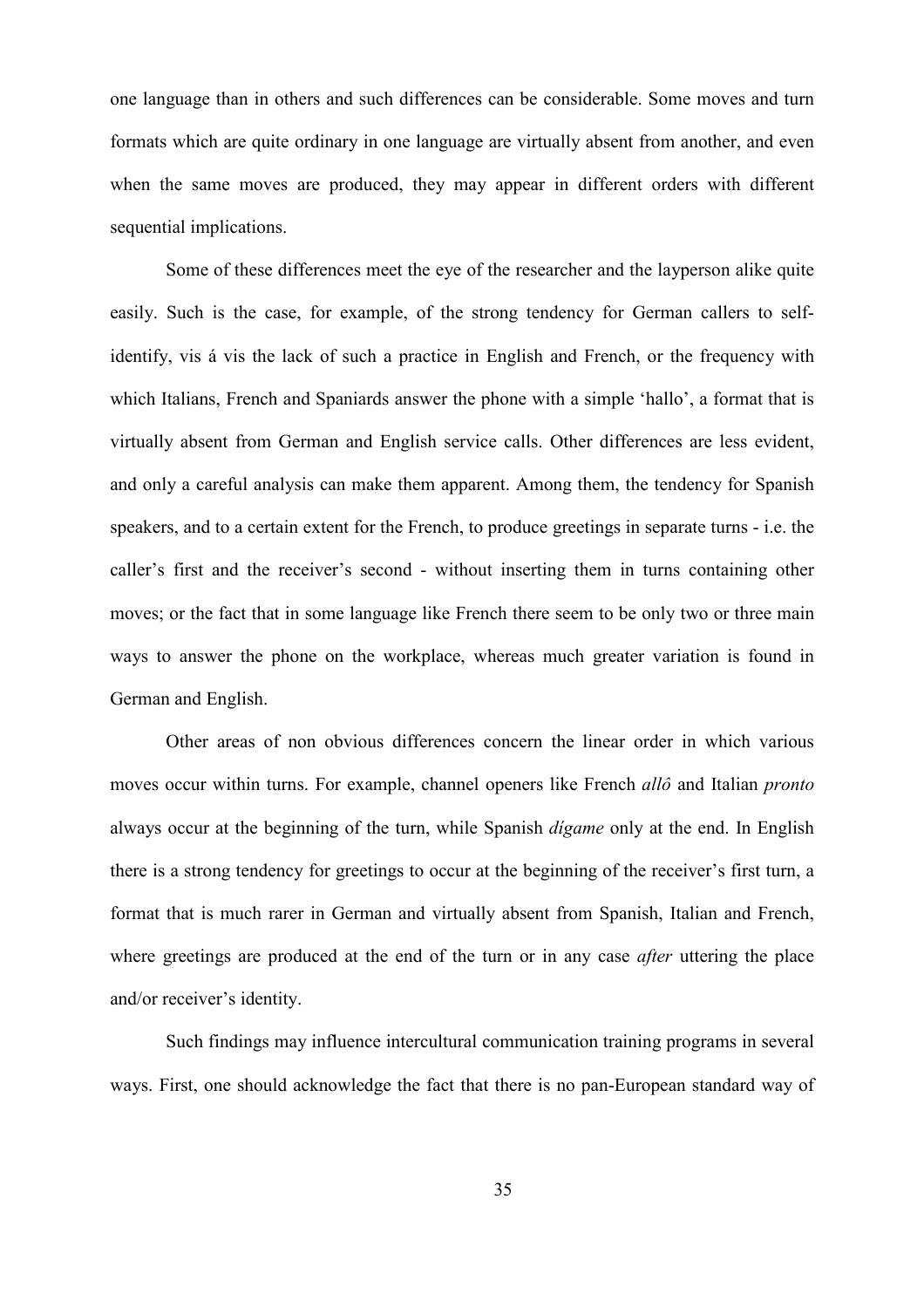answering the phone. Even a relatively widespread pattern - identifying the place and greeting - is realised in the reverse order in at least one language, English. From this follows the dubious validity of training programs based on literal translations of materials originally written in other languages. An opening like good afternoon travelrunners independent can I help you?, which is quite natural in the UK and uttered even in small businesses, becomes almost ludicrous when it takes the Spanish form super líneas santander buenos días la atiende ricardo dígame en que puedo ayudarle, which strongly contrasts with the usual patterns for that language, characterized by very short turns in the opening phase.

Staff working in multilingual settings should thus be made aware of the peculiarities of the pragmatic routines in each of the languages spoken, including their own native language. This would make them realize what is unmarked, appropriate behaviour and what might be seen as more or less sanctionable deviations from such standards, both on the receiver's and the caller's end. Opening a telephone call is just one small communicative ritual in professional daily life, albeit a frequent and important one. There are hundreds, thousands, of similar rituals which display such cross-cultural variation, and it would be virtually impossible to provide in-depth training for each one of them. However, taking one exemplar case like telephone calls and unravelling all of its complexity might be a way to sensitize workers to the fine details of cross-cultural variation in communicative rituals.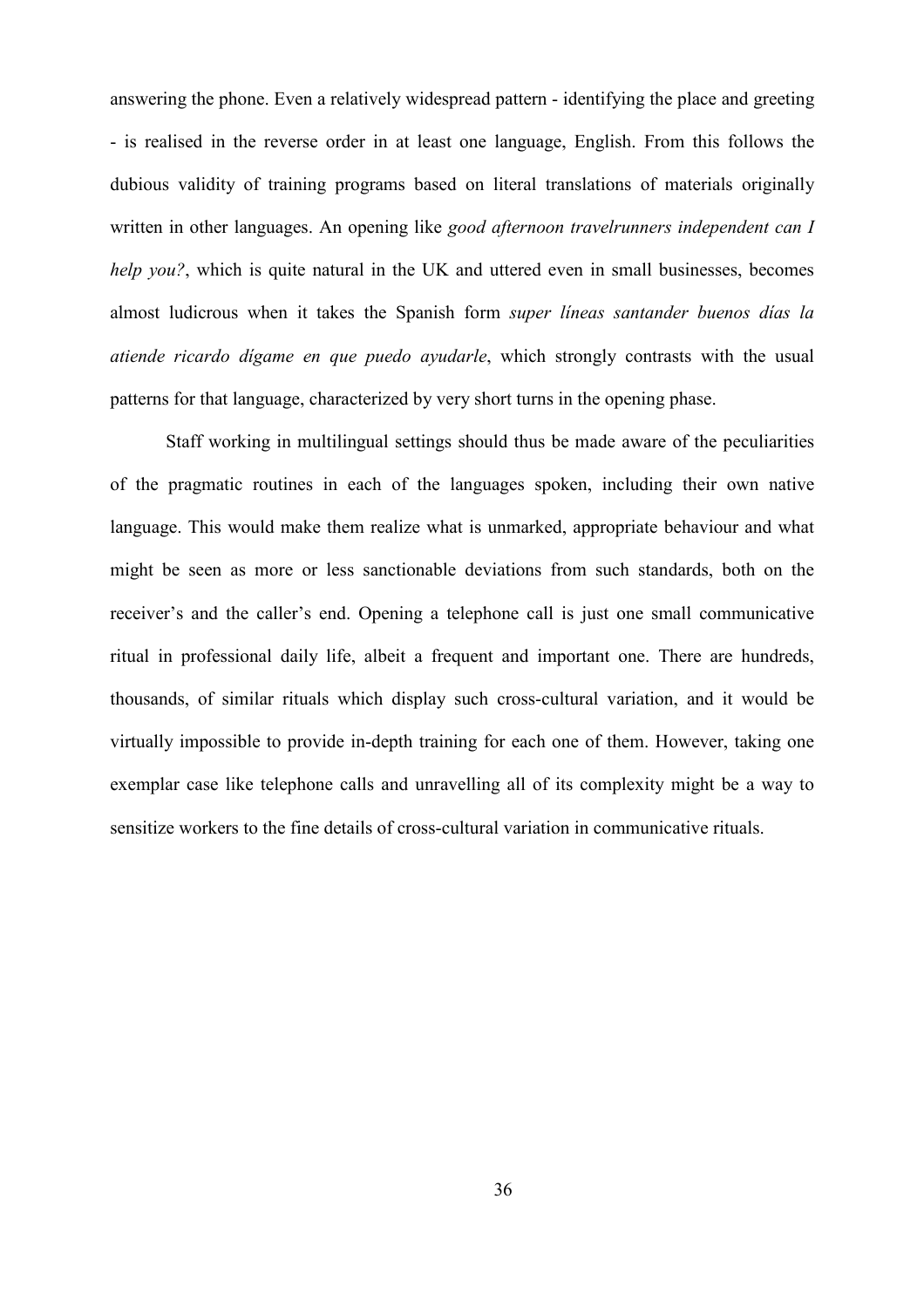# Appendix

# Tables

|                |                                                                                                 | French   | <b>Italian</b> | Spanish  | German   | English  |
|----------------|-------------------------------------------------------------------------------------------------|----------|----------------|----------|----------|----------|
|                | Receiver's first turn                                                                           | $(N=59)$ | $(N=159)$      | $(N=63)$ | $(N=44)$ | $(N=56)$ |
| $\mathbf{1}$   | Channel openers: fr. <i>allô/oui</i> , it.<br><i>pronto</i> , sp. si/diga/digame, eng.<br>Hello | 27.2     | 30.5           | 36.5     | 2.3      | 0.0      |
| $\overline{2}$ | Channel opener $+$ place identity                                                               | 0.0      | 11.5           | 0.0      | 0.0      | 14.3     |
| 3              | Place identity                                                                                  | 0.0      | 14.6           | 23.8     | 22.7     | 7.1      |
| $\overline{4}$ | Greetings                                                                                       | 0.0      | 0.0            | 1.6      | 9.1      | 0.0      |
| 5a             | Place identity $+$ greetings                                                                    | 62.7     | 28.0           | 9.5      | 20.4     | 3.6      |
| 5b             | Greetings + place identity                                                                      | 0.0      | 1.2            | 1.6      | 0.0      | 16.2     |
| 6a             | Greetings + place identity +<br>availability                                                    | 0.0      | 0.0            | 0.0      | 0.0      | 12.5     |
| 6b             | Place identity + greetings +<br>availability                                                    | 0.0      | 0.0            | 0.0      | 0.0      | 7.1      |
| 7a             | Place identity + greetings + R<br>identity                                                      | 0.0      | 9.0            | 6.3      | 0.0      | 1.8      |
| 7 <sub>b</sub> | Place identity + R identity +<br>greetings                                                      | 5.0      | 0.0            | 0.0      | 13.6     | 0.0      |
| 7c             | Greetings + place identity + R<br>identity                                                      | 0.0      | 0.0            | 0.0      | 9.1      | 5.4      |
| 8              | Place identity $+$ sp. <i>digame</i>                                                            | 0.0      | 0.0            | 11.1     | 0.0      | 0.0      |
| 9              | Place identity $+ R$ identity                                                                   | 0.0      | 0.0            | 1.6      | 9.1      | 1.8      |
| 10             | Other formats and/or doubtful                                                                   | 5.1      | 5.2            | 8.0      | 13.7     | 30.2     |

Table 1. Percentages of receiver's common first turn formats in different languages.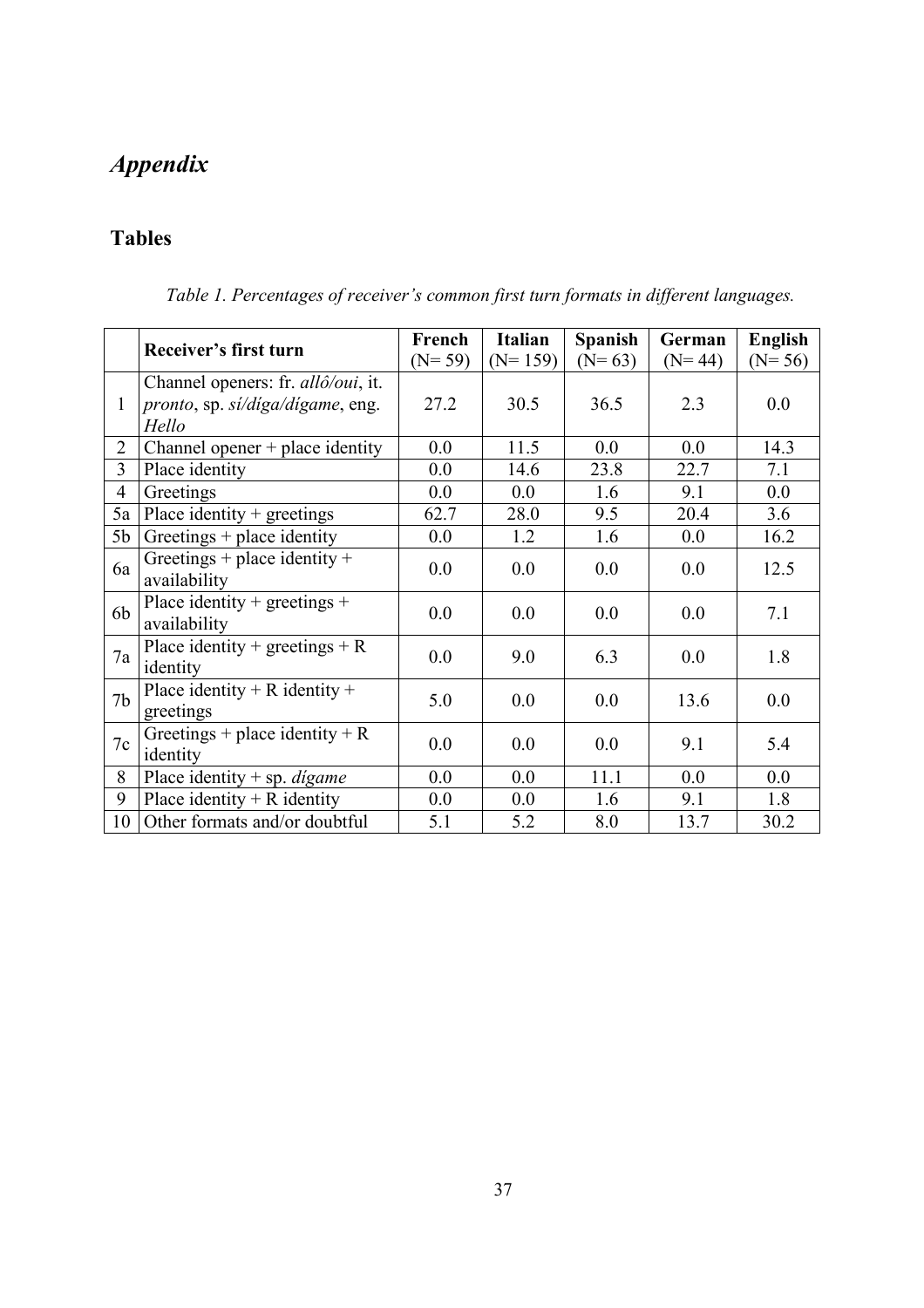|                | Caller's first turn                                           | French<br>$(N = 59)$ | <b>Italian</b><br>$(N=159)$ | <b>Spanish</b><br>$(N = 63)$ | German<br>$(N = 53)$ | <b>English</b><br>$(N = 56)$ |
|----------------|---------------------------------------------------------------|----------------------|-----------------------------|------------------------------|----------------------|------------------------------|
| $\mathbf{1}$   | Channel opener: fr. allô, it.<br>Pronto                       | 3.4                  | 0.6                         | 0.0                          | 0.0                  | 0.0                          |
| $\overline{2}$ | Channel opener + $\text{greet}$ +<br>getting down to business | 30.5                 | 7.5                         | 0.0                          | 0.0                  | 0.0                          |
| 2a             | $Hola/hello$ + greet + getting<br>down to business            | 0.0                  | 0.0                         | 25.4                         | 0.0                  | 3.6                          |
| $\overline{3}$ | Channel opener + $\text{greet}$ +<br>confirmation of R id     | 8.5                  | 2.5                         | 0.0                          | 0.0                  | 0.0                          |
| $\overline{4}$ | Channel opener +<br>confirmation of R id                      | 0.0                  | 2.5                         | 0.0                          | 0.0                  | 0.0                          |
| 5              | Channel opener $+$ greet                                      | 8.5                  | 1.9                         | 0.0                          | 0.0                  | 0.0                          |
| 6              | Greetings                                                     | 1.7                  | 5.0                         | 6.3                          | 1.9                  | 3.6                          |
| 6a             | $Hola + \text{greetings}$                                     | 0.0                  | 0.0                         | 50.8                         | 0.0                  | 0.0                          |
| $\overline{7}$ | Greet $+$ getting down to<br>business                         | 44.1                 | 46.5                        | 6.3                          | 9.4                  | 82.1                         |
| 8              | Greet + id $C$ + getting down<br>to business                  | 0.0                  | 7.5                         | 0.0                          | 64.2                 | 0.0                          |
| 9              | Greet + confirmation of $R$ id                                | 3.4                  | 9.4                         | 0.0                          | 0.0                  | 0.0                          |
| 10             | Greet + $id C$                                                | 0.0                  | 10.1                        | 0.0                          | 5.7                  | 0.0                          |
| 11             | Id C + greet + (id place C) +<br>getting down to business     | 0.0                  | 0.0                         | 0.0                          | 11.3                 | 0.0                          |
| 12             | Id-conf R                                                     | 0.0                  | 1.9                         | 6.3                          | 1.9                  | 0.0                          |
| 13             | Getting down to business                                      | 0.0                  | 0.6                         | 1.6                          | 0.0                  | 8.9                          |
| 14             | Other moves                                                   | 0.0                  | 3.8                         | 3.2                          | 5.7                  | 1.8                          |

Table 2. Caller's first turn formats in different languages (percentages).

Table 3. Caller's self-identification in the first turn (percentages).

| The caller            | French<br>(N=59) | <b>Italian</b><br>$N=159$ | <b>Spanish</b><br>$(N=63)$ | German<br>$N=53$ | English<br>$(N=56)$ |
|-----------------------|------------------|---------------------------|----------------------------|------------------|---------------------|
| Self-identifies       | 3.4              | 25.5                      | 12.6                       | 86.8             | 0.0                 |
| Doesn't auto-identify | 96.6             | 72.5                      | 87.4                       | 13.2             | 96.4                |
|                       | $0.0\,$          | 2.0                       | $0.0\,$                    | 0.0              | 3.6                 |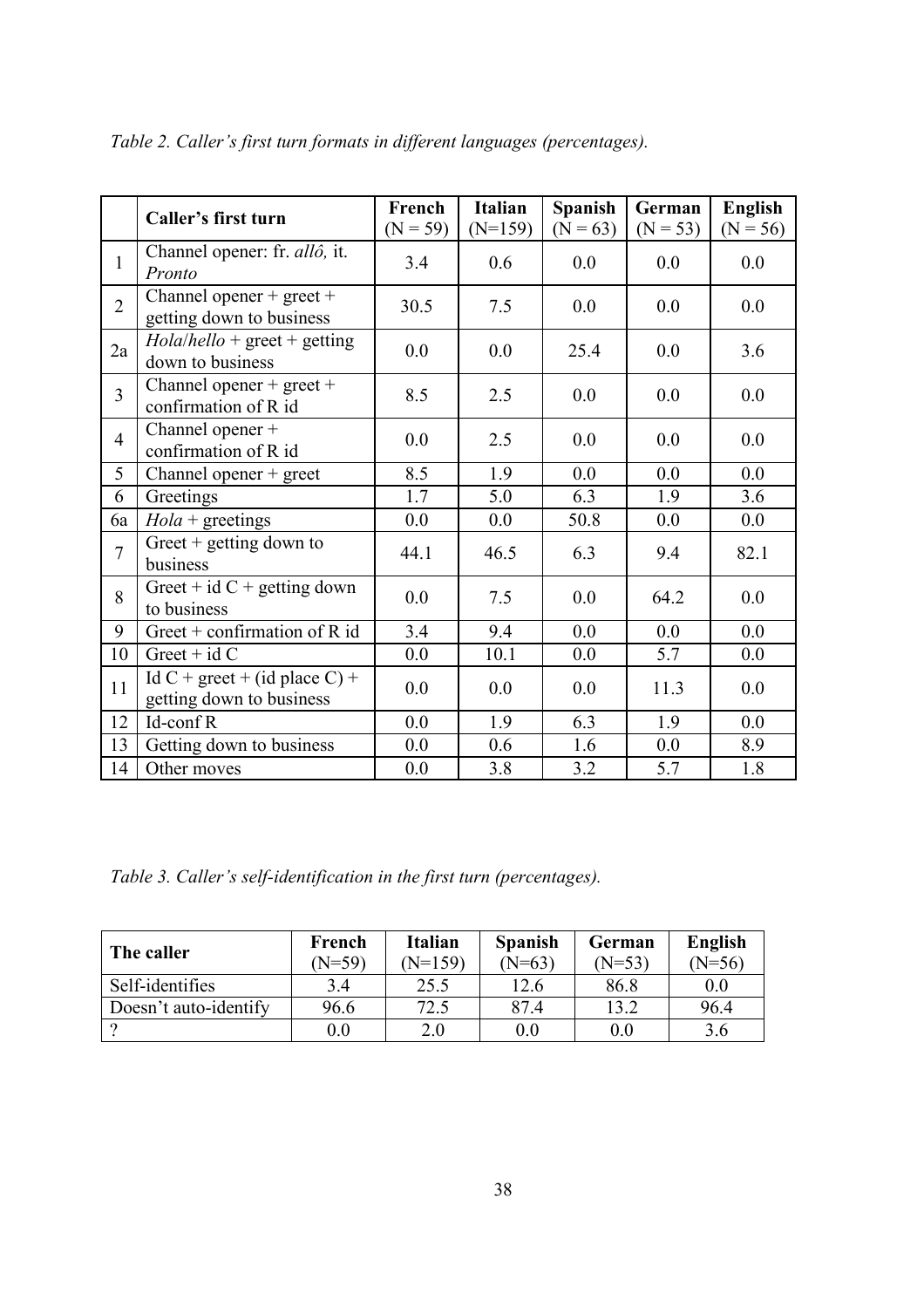# Transcription conventions

|                   | marks a falling pitch or intonation                                            |
|-------------------|--------------------------------------------------------------------------------|
| $\,$              | indicates a continuing intonation with slight upward or downward contour       |
| $\gamma$          | indicates a rising vocal pitch or intonation                                   |
| lo:ng             | indicates stretched sounds                                                     |
|                   | indicates a cut off with glottal stop in the speaker talk                      |
| $=$               | indicates contiguous utterances, or continuation of the same utterance to the  |
|                   | next line                                                                      |
| <b>CAPITAL</b>    | raised voice; to avoid ambiguities, proper names, the first person pronoun 'I' |
|                   | etc. are all written in lower-case.                                            |
| $<$ word $>$      | decreased speed of delivery                                                    |
| $>$ word $<$      | increased speed of delivery                                                    |
| word              | emphasis                                                                       |
| (word)            | parentheses indicate transcriber's doubt about hearing of passage              |
| $\left[ \right]$  | square brackets indicate overlapping utterances                                |
| hh/hh             | audible inbreath/outbreath                                                     |
| $\left( .\right)$ | period within parentheses indicates micropause                                 |
| (1.2)             | number within parentheses indicates pause of length in approximate secs        |
| ((word))          | non verbal behaviours and transcriber's comments                               |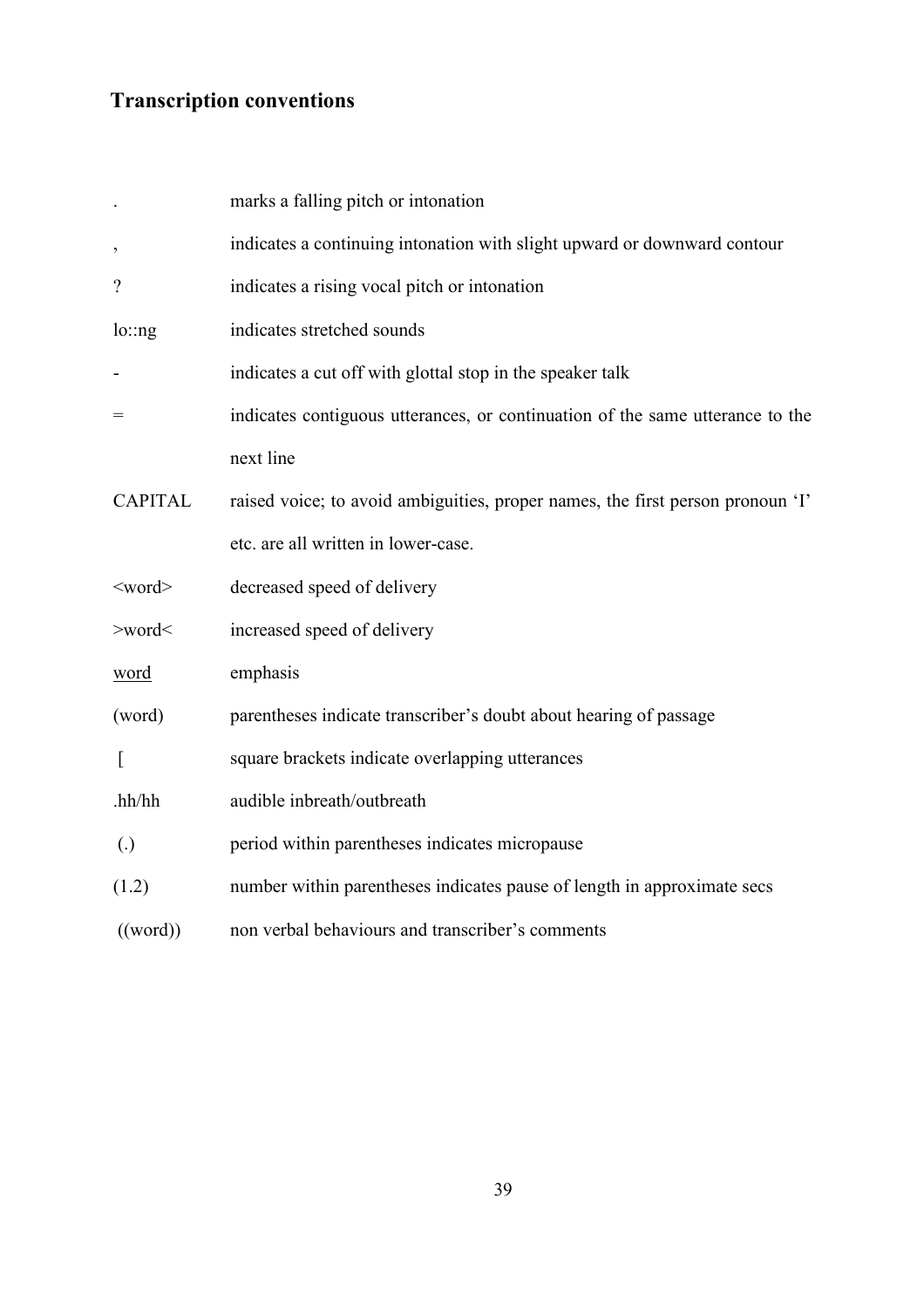# References

- Arminen, Ilkka (2005). Sequential order and sequence structure the case of incommensurable studies on mobile phone calls. Discourse Studies 7:649-662.
- Arminen, Ilkka & Leinonen, Minna (2006). Mobile phone call openings: tailoring answers to personalized summonses. Discourse Studies 8: 339-368.
- Bangerter, Adrian; Clark, Herbert, H. & Katz, Anna, R. (2004). Navigating joint projects in telephone conversations. Discourse Processes, 37(1): 1-23.
- Bercelli, Fabrizio & Pallotti, Gabriele. (2002). Conversazioni telefoniche. Carla Bazzanella (ed.), Sul dialogo. Contesti e forme di interazione verbale. Milan: Guerini. 177-192.
- Bowles, Hugo (2006). Bridging the gap between conversation analysis and ESP an applied study of the opening sequences of NS and NNS service telephone calls. English for Specific Purposes 25:332-357.
- Bowles, Hugo & Gabriele Pallotti. (2004). Conversation analysis of opening sequences of telephone calls to bookstores in English and Italian. Textus, 17(1): 63-88.
- Colamussi, Anna & Pallotti, Gabriele. (2003). Le aperture di telefonate in italiano e spagnolo. Eva-Maria Thüne & Simona Leonardi (eds.), Telefonare in diverse lingue. Milan: F. Angeli. 91-111.

Garfinkel, Harold. (1967). Studies in Ethnomethodology. Englewood Cliffs, NJ: Prentice Hall.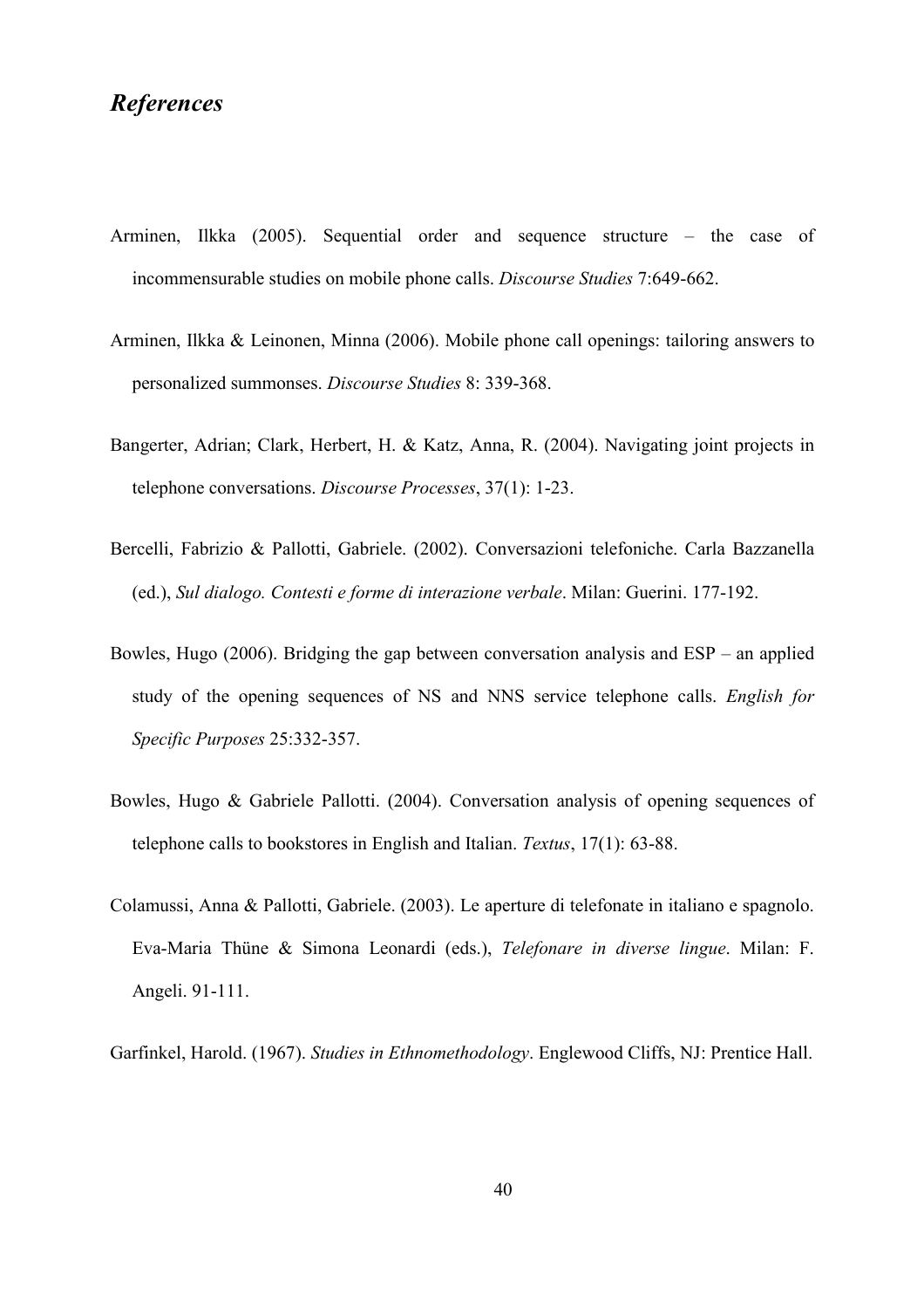- Haiman, John. (1994). Ritualization and the development of language. In W. Pagliuca (ed) Perspectives on grammaticalization. Amsterdam: Benjamins. 3-28.
- Halmari, Helena. (1993). Intercultural business telephone conversations: a case of Finns vs. Anglo-Americans. Applied Linguistics, 14: 408-430.

Hopper, Robert. (1992). Telephone conversation. Bloomington: Indiana UP.

- Hopper, Robert & Chen, Chia-Hui. (1996). Languages, Cultures, Relationships: Telephone Openings in Taiwan. Research on Language and Social Interaction, 29(4): 291-313.
- Houtkoop-Steenstra, Hanneke. (1991). Opening sequences in telephone Conversations. Deidre Boden & Don Zimmerman (eds.), Talk and social structure. Oxford: Polity. 232- 250.
- Hutchby, Ian & Barnett, Simone (2005). Aspects of the sequential organization of mobile phone conversation. Discourse Studies 7:147-171.
- Jäger, Karl-Heinz (1979). Beratungen und Dienstleistungsdialoge. In K. H. Jäger (ed.), Texte gesprochener deutscher Standardsprache IV, 7-16. München: Max Hueber.
- Leonardi, Simona. (2003). Introduction. Eva-Maria Thune & Simona Leonardi (eds.), Telefonare in diverse lingue. Milan: F. Angeli. 37-53.
- Lindström, Anna. (1994). Identification and recognition in Swedish telephone conversation openings. Language in Society 23(2): 231-252.
- Luke, Kang Kwong & Pavlidou, Theodossia-Soula. (2002). Telephone Calls. Amsterdam: John Benjamins.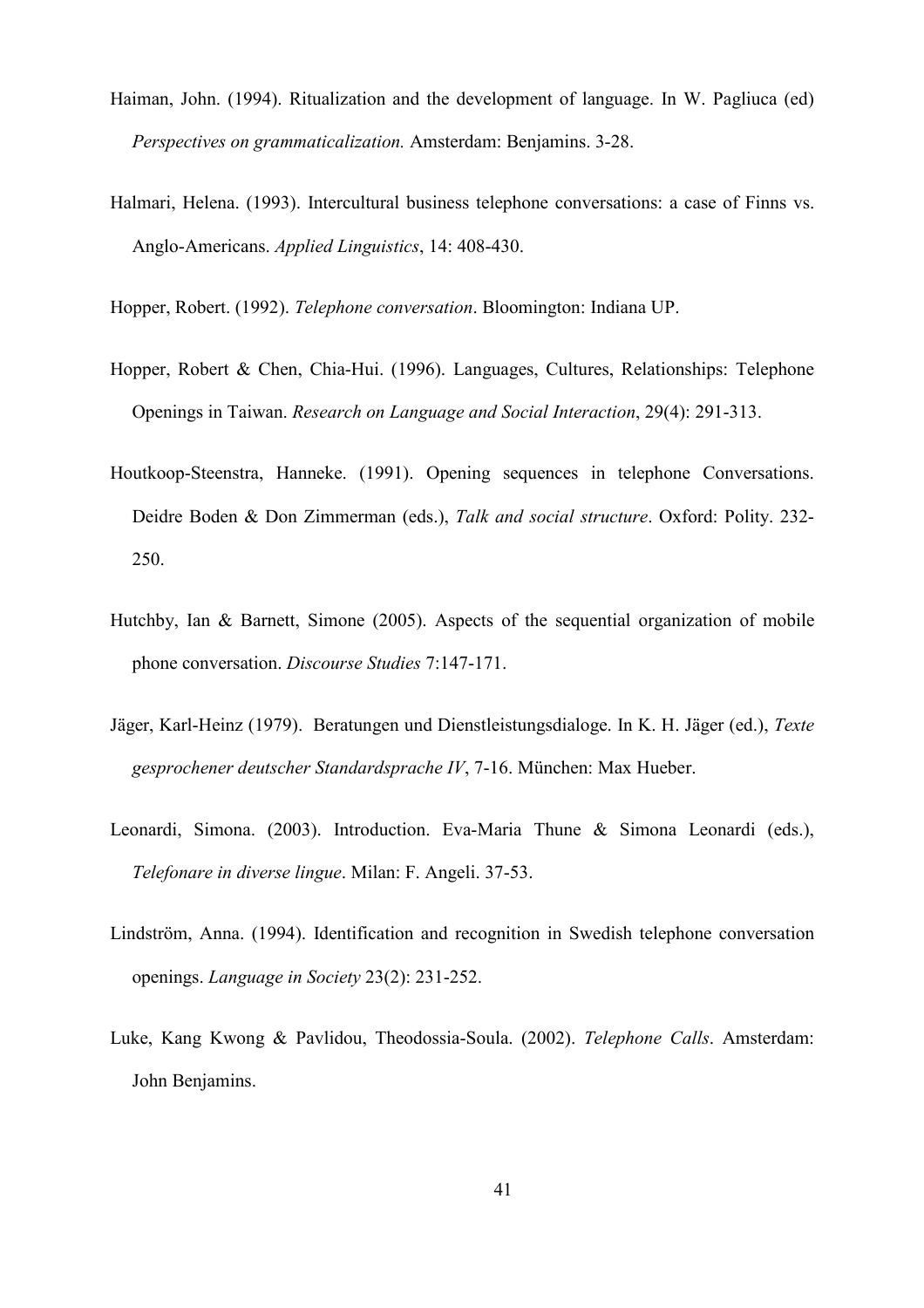- Schegloff, Emmanuel. (1968). Sequencing in Conversational Openings. American Anthropologist, 70(6): 1075-1095.
- \_\_\_\_\_\_\_ (1979). Identification and recognition in Telephone Conversation Openings. George Psathas (ed.), Everyday language. New York: Irvington Publishers Inc. 23-78.

\_\_\_\_\_\_\_ (1986). The routine as achievement. Human studies 9. 111-151.

(1993). Reflections on quantification in the study of conversation. Research on Language and Social Interaction, 26: 99-128.

- (2004). Answering the phone. In G. H. Lerner (ed.), Conversation analysis. Studies from the first generation. Amsterdam: Benjamins. 63-107
- Sifianou, Maria. (1989). "On the telephone again!" Differences in telephone behaviour: England versus Greece. Language in Society 18: 527-544.
- (2002). On the telephone again! Telephone conversation openings in Greek. Kang Kwong Luke & Theodossia-Soula Pavlidou (eds.), Telephone calls. Amsterdam: John Benjamins. 49-85.
- Taleghani-Nikazm, Carmen. (2002). Telephone conversation openings in Persian. Kang Kwong Luke & Theodossia-Soula Pavlidou (eds.), Telephone calls. Amsterdam: John Benjamins. 87-109.

Ten Have, Paul. (1999). Doing Conversation Analysis. London: Sage.